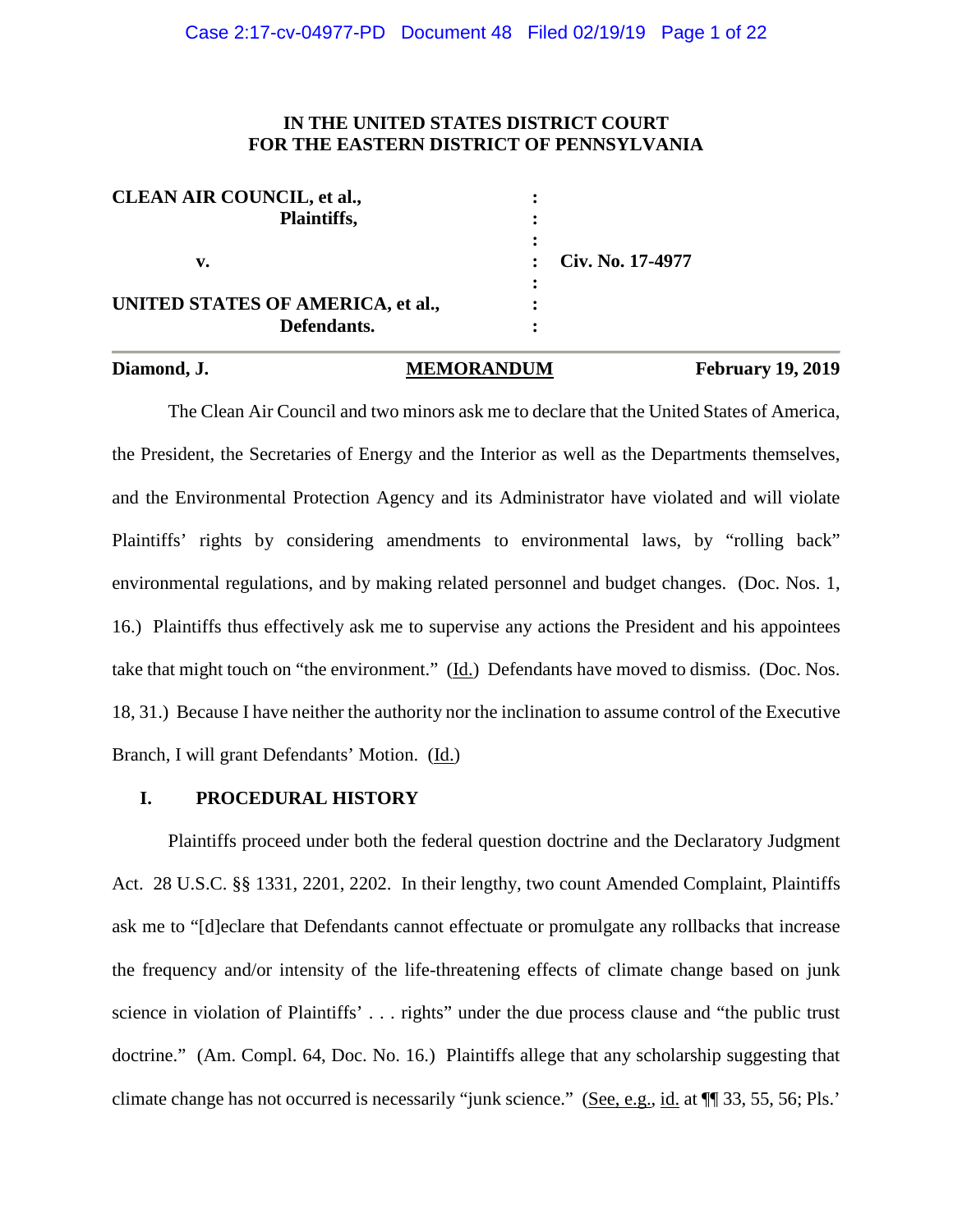Resp. 2–3, Doc. No. 28.)

Defendants have moved to dismiss, arguing, *inter alia*, that I lack jurisdiction and that Plaintiffs have failed to state a claim. (Doc. No. 18); Fed. R. Civ. P. 12(b)(1), (6). At Defendants' request, I have stayed discovery pending resolution of their dismissal Motion. (Doc. No. 25.) The matter has been extensively briefed. (Doc. Nos. 28, 31, 34, 35, 38, 39, 40, 41.)

### **II. LEGAL STANDARDS**

I will conduct a two-part analysis. Fowler v. PMC Shadyside, 578 F.3d 203, 210 (3d Cir. 2009). First, I must accept Plaintiffs' factual allegations, and disregard legal conclusions or boilerplate recitations of claim elements. Id. I must then determine whether the facts alleged make out a "plausible" claim for relief. Id. "The plausibility standard is not akin to a 'probability requirement,' but it asks for more than a sheer possibility that a defendant has acted unlawfully." Ashcroft v. Iqbal, 556 U.S. 662, 678 (2009). Defendants must thus show that Plaintiffs have failed to allege facts sufficient to "raise a right to relief above the speculative level." Bell Atl. Corp. v. Twombly, 550 U.S. 544, 555 (2007); Phillips v. Cnty. of Allegheny, 515 F.3d 224, 234 (3d Cir. 2008).

### **III. ALLEGATIONS**

#### **A. The Plaintiffs**

Although the Amended Complaint is almost 200 paragraphs long, only three paragraphs (one page) include a description of Plaintiffs or the harms they have suffered. (Am. Compl. ¶¶ 8– 10.) Plaintiff Clean Air Council "is a member-supported environmental organization" based in Philadelphia "dedicated to protecting and defending everyone's right to breath clean air" by creating "sustainability and public health initiatives, using public education, community action, government oversight, and enforcement of environmental laws." (Id. at ¶ 8.)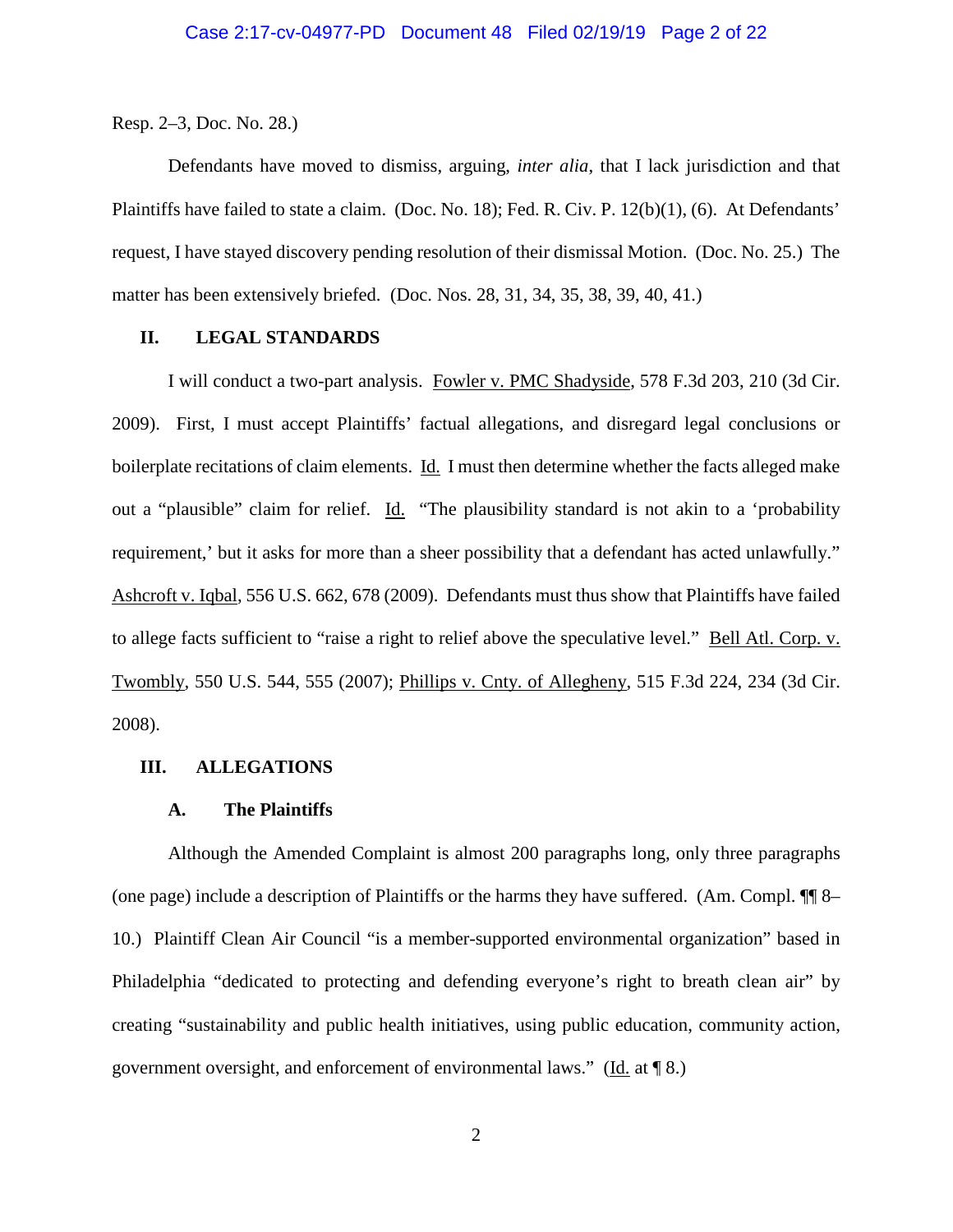#### Case 2:17-cv-04977-PD Document 48 Filed 02/19/19 Page 3 of 22

Plaintiff S.B. is a seven-year-old Philadelphian who "suffers from severe seasonal allergies" that are "directly impacted by the climate." (Id. at  $\P$  9.) His allergies "have been exacerbated and will continue to worsen as climate change becomes more severe." (Id.) "For example, S.B. needed to be hospitalized during Hurricane Irene in 2011 . . . ." (Id.) S.B. "loves to play sports," and fears that "increasing temperatures and extreme weather events" will make it difficult for him to engage in outdoor activities. (Id.)

Plaintiff B.B., an eleven-year-old Chester Country resident, is "passionate about protecting the environment, and experiences anxiety" about climate change. (Id. at ¶ 10.) He "regularly takes notice of news events" concerning climate change. B.B. "experienced the frightening impact of Super Storm Sandy [in 2012] and Hurricane Irene [in 2011]." (Id.) B.B. suffers from asthma, which he believes "is exacerbated by climate change." (Id.)

#### **B. Defendants' Challenged Actions**

Approximately half the Amended Complaint is a recitation of domestic and international treaty provisions, studies, declarations, and administrative actions effected over the last fifty years addressing air pollution and climate change. (See id. at  $\P$  21–138.) As alleged, "[c] limate change 'refers to changes in the totality of attributes that define climate.'" (Id. at ¶ 38.) Because of "climate change" (or "global warning"), "the United States has experienced a steady increase in extreme weather events that have destroyed American homes and businesses, displaced millions of United States citizens, and caused the tragic loss of lives." ( $\underline{Id}$  at  $\P$  1.) Measured by increasing average air temperatures, climate change is caused by rising carbon emissions and the burning of coal, oil, and natural gases. (Id. at ¶¶ 23, 27–28, 43, 46–47.) As alleged, climate change causes "more frequent, extreme, and costly weather events, such as floods, hurricanes, and tornadoes," impairing human health and disproportionately affecting children. (Id. at ¶¶ 59, 61, 62, 64.)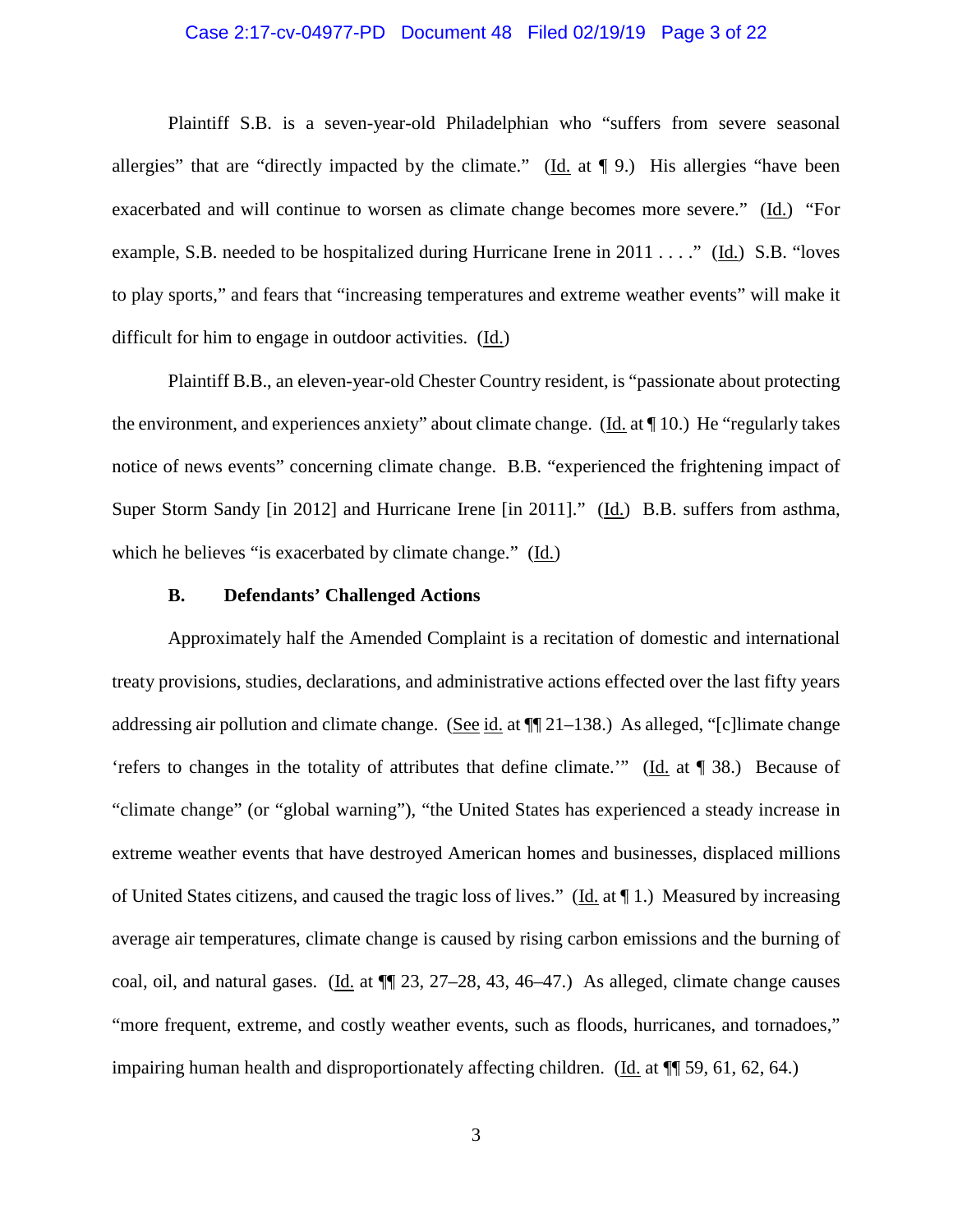#### Case 2:17-cv-04977-PD Document 48 Filed 02/19/19 Page 4 of 22

The United States Government purportedly has known for some fifty years that climate change "presents a clear and present danger to the health and welfare of its citizens and an immediate threat to the planet." (Id. at ¶¶ 84–85; see also id. at ¶¶ 86–102.) Defendants have nonetheless acted with "reckless and deliberate indifference" to the danger of climate change by "roll[ing] back regulations and practices previously directed at addressing and minimizing the United States<sup>[']</sup> contribution to climate change." (Id. at  $\P$ [ $\parallel$  1, 3.)

Plaintiffs also challenge: (1) the President's March 16, 2017 "Budget Blueprint," proposing reduced funding for numerous agencies, including the EPA; (2) the President's March 28, 2017 Executive Order, directing agencies to review current environmental legislation; (3) Administrator Scott Pruitt's replacement of those on the EPA's Board of Scientific Counselors with individuals purportedly tied to regulated industries; and (4) various EPA, DOE, and DOI decisions to halt the work of climate change advisory boards, to alter climate change terminology on public websites, to reduce staffing at agencies with operations touching on the environment, to hire researchers with industry ties, and to leave various science-related positions unfilled. (Id. at  $\P$  142–43, 148.)

These actions, which Plaintiffs call "the Rollbacks," have increased the Nation's contribution to climate change and "endanger[ed] the lives and welfare of United States citizens." (Id. at ¶ 4.) Climate analysts estimate that the Rollbacks "will result in a 3.4% rise in greenhouse gas emissions." (Id. at ¶ 166.) This, in turn, will "exacerbate[] the consequences of a known danger." (Id. at ¶ 170.)

As alleged, Defendants have violated: (1) Plaintiffs' Fifth Amendment due process rights; (2) Plaintiffs' Ninth Amendment rights; and (3) Defendants' duty as sovereign trustees to hold the nation's resources in public trust. (Id. at ¶¶ 172–97.) Plaintiffs ask me to declare unconstitutional any of Defendants' future actions that could aggravate climate change. (Id. at 64.)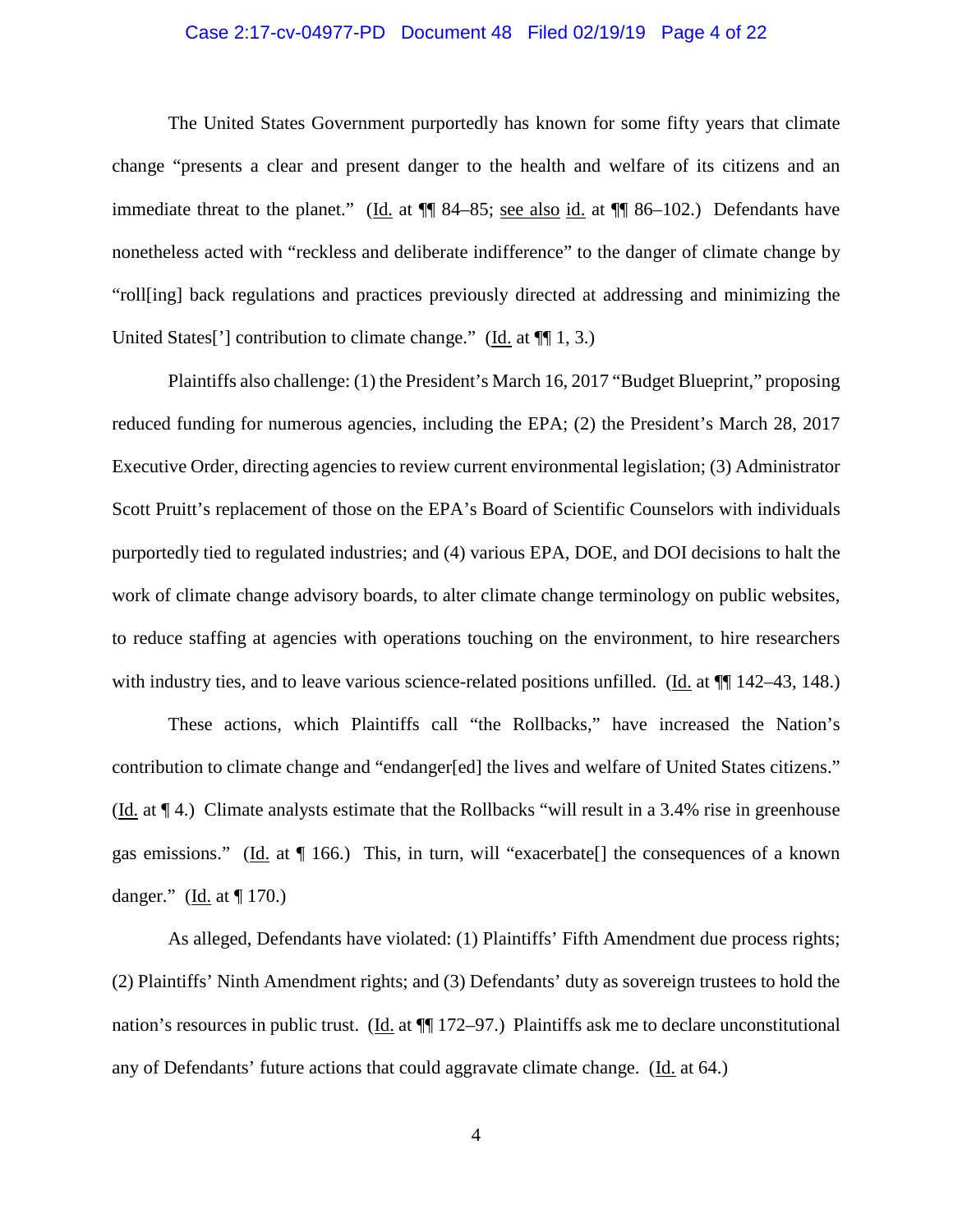#### Case 2:17-cv-04977-PD Document 48 Filed 02/19/19 Page 5 of 22

Defendants argue that I should dismiss the Amended Complaint: (1) for Plaintiffs' lack of standing; (2) for failure to state a claim; and (3) as barred by the Administrative Procedure Act. (Mot. Dismiss, Doc. No. 18; Suppl. Mot. Dismiss, Doc. No. 31.) I will dismiss on the first two alternative grounds. I will not address the third.

# **IV. STANDING**

I must dismiss Plaintiffs' Amended Complaint if I lack jurisdiction. See Kokkonen v. Guardian Life Ins. Co. of Am., 511 U.S. 375, 377 (1994) ("Federal courts are courts of limited jurisdiction. They possess only that power authorized by Constitution and statute."); Fed. R. Civ. P. 12(b)(1). If Plaintiffs are without standing, the Court is without jurisdiction to hear their claims. Warth v. Seldin, 422 U.S. 490, 498–99 (1975) ("The Art[icle] III judicial power exists only to redress or otherwise to protect against injury to the complaining party.").

To establish Article III standing, Plaintiffs must show that:

(1) they suffered an injury in fact, (2) that is fairly traceable to the challenged conduct of the defendant[s], and (3) that is likely to be redressed by a favorable judicial decision.

Spokeo, Inc. v. Robins, 136 S. Ct. 1540, 1547 (2016) (citing Friends of the Earth, Inc. v. Laidlaw Env't Servs. (TOC), Inc., 528 U.S. 167, 180–81 (2000); Lujan v. Defs. of Wildlife, 504 U.S. 555, 560–61 (1992)). Plaintiffs "must 'clearly . . . allege facts demonstrating' each element." Id. at 1547 (citing Warth, 422 U.S. at 517). Significantly, "a valid claim for relief is *not* a prerequisite for standing." Cottrell v. Alcon Labs., 874 F.3d 154, 166 (3d Cir. 2017) (emphasis in original). Accordingly, my "standing inquiry must avoid any consideration of the merits beyond a screening for mere frivolity." Mielo v. Steak 'n Shake Operations, Inc., 897 F.3d 467, 479 (3d Cir. 2018).

#### **A. Clean Air Council**

An organization has standing to bring suit on its members' behalf when: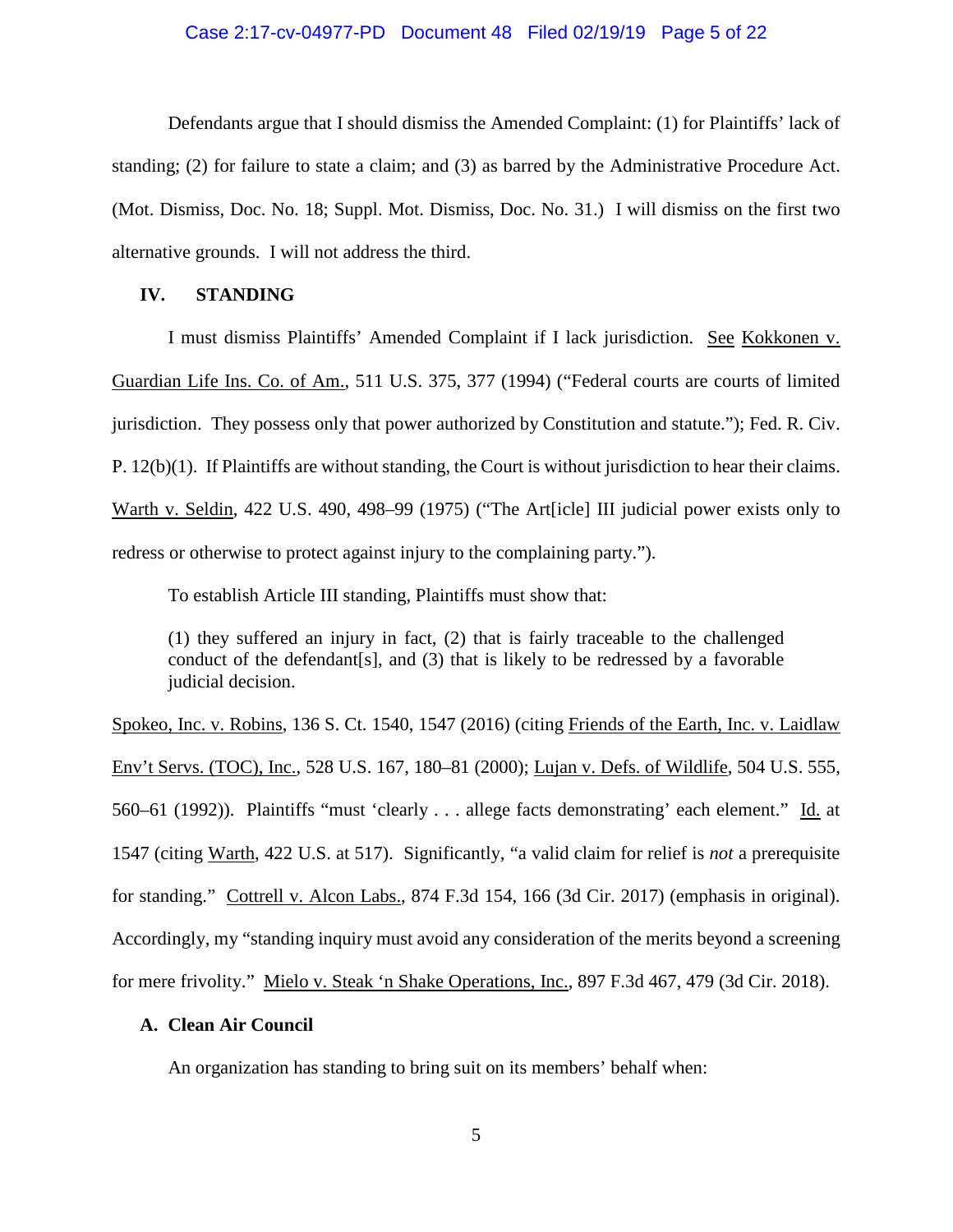#### Case 2:17-cv-04977-PD Document 48 Filed 02/19/19 Page 6 of 22

[1] its members would otherwise have standing to sue in their own right, [2] the interests at stake are germane to the organization's purpose, and [3] neither the claim asserted nor the relief requested requires the participation of individual members in the lawsuit.

Friends of the Earth, 528 U.S. at 181. CAC alleges only that it is "dedicated to protecting and defending everyone's rights to breathe clean air" and "is currently fighting for strong regulations of carbon dioxide . . . and methane at both the state and national level." (Am. Compl. ¶ 8.) Accepting these allegations as true, they do not give rise to organizational standing.

Remarkably, the Amended Complaint includes no allegations regarding CAC's members. There is no suggestion that B.B. or S.B. belong to CAC. Although Plaintiffs allege that Defendants' actions have harmed the environment, they do not allege how this has injured CAC's members. See Friends of the Earth, 528 U.S. at 169 ("The relevant showing for Article III standing is not injury to the environment but injury to the plaintiff.").

Implicitly conceding the inadequacy of their allegations, in opposing the instant Motion, Plaintiffs have appended an affidavit from CAC's Director that purports to set out the harms suffered by the organization's members. (Minott Dec., Doc. No. 28-1.) First, "it is axiomatic that the complaint may not be amended by the briefs in opposition to a motion to dismiss." Com. of Pa. ex rel. Zimmerman v. PepsiCo, Inc., 836 F.2d 173, 181 (3d Cir. 1988) (citing Car Carriers, Inc. v. Ford Motor Co., 745 F.2d 1101, 1107 (7th Cir. 1984)). In any event, the affidavit does not include specific harms suffered by CAC members. Rather, the Director avers only that members "are harmed by the consequences of the Rollbacks," and "reside in urban areas impacted by" flooding or heat waves. (Id. at  $\P$ [2, 5–6.)

In these circumstances, because Plaintiffs have failed to show how CAC members would "have standing to sue in their own right," I am compelled to conclude that CAC has no standing here. Friends of the Earth, 528 U.S. at 181.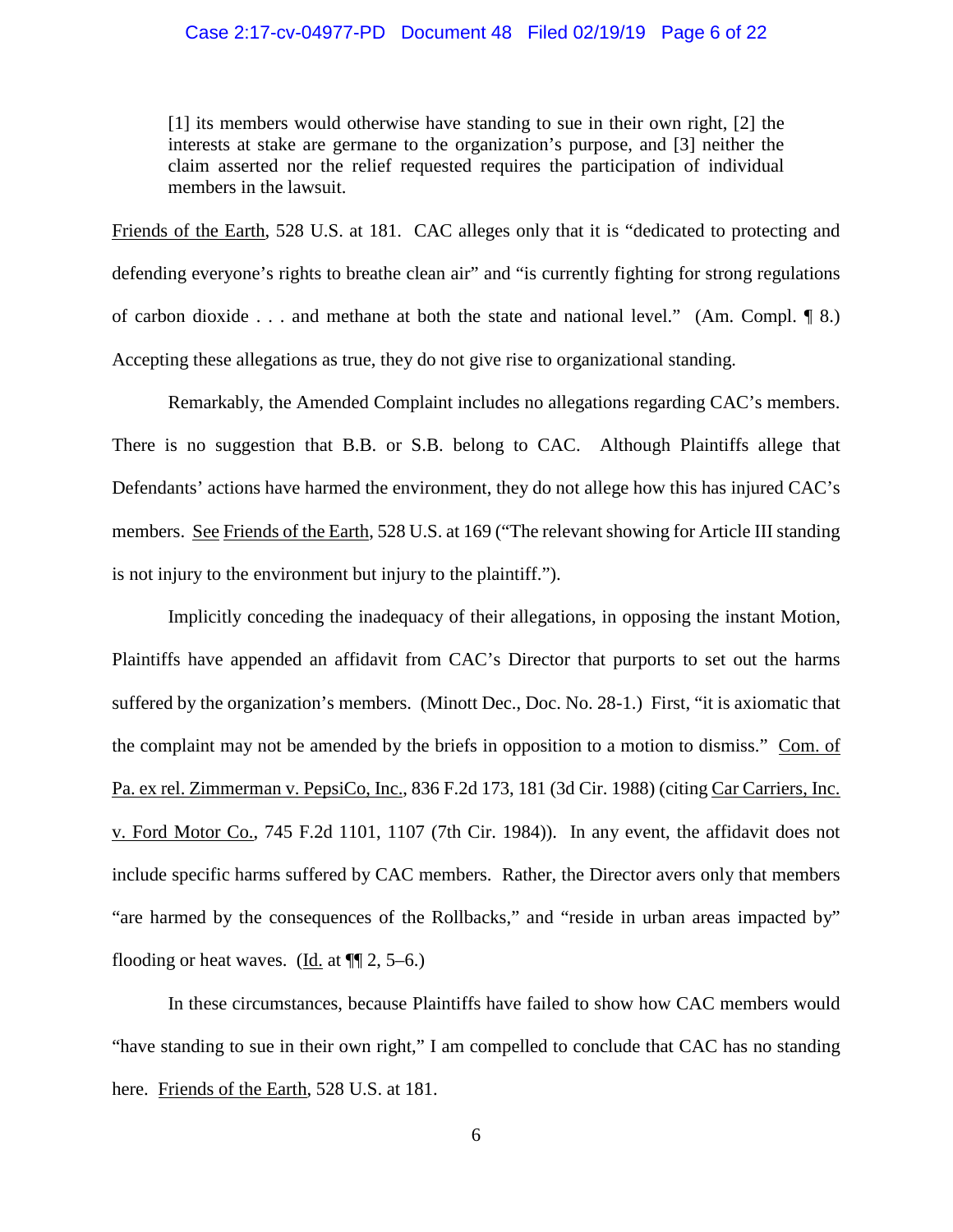# **B. Individual Plaintiffs**

## *Injury in Fact*

Plaintiffs B.B. and S.B. must demonstrate that they suffered an injury that is:

(1) "an invasion of a legally protected interest"; (2) particularized; (3) concrete; and (4) actual or imminent.

Spokeo, 136 S. Ct. at 1548 (citing Lujan, 504 U.S. at 560) ("To establish injury in fact, a plaintiff must show that he or she suffered 'an invasion of a legally protected interest' that is 'concrete and particularized' and 'actual or imminent, not conjectural or hypothetical.'"); see also Mielo, 897 F.3d at 479 n.11 ("[T]he phrase 'invasion of a legally protected interest' does constitute a distinct component of the injury in fact inquiry." (citing Gill v. Whitford, 138 S. Ct. 1916, 1929 (2018)).

# *Legally Protected Interest*

This interest "may arise from the Constitution, from common law, or 'solely by virtue of statutes creating legal rights, the invasion of which creates standing.'" Cottrell, 874 F.3d at 164 (quoting Lujan, 504 U.S. at 576–78). Moreover, "an injury-in-fact differs from a 'legal interest'; an injury-in-fact need not be capable of sustaining a valid cause of action under applicable tort law." Denney v. Deutsche Bank AG, 443 F.3d 253, 264 (2d Cir. 2006). Accordingly, "aesthetic, emotional or psychological harms also suffice for standing purposes." Id. at 265; see also Doe v. Chao, 540 U.S. 614, 634 (2004) (plaintiff had Article III standing based on the emotional distress caused by the unlawful disclosure of his social security number).

# *Particularized Injury*

Claimed injuries must harm the plaintiff "in a personal and individual way." Lujan, 504 U.S. at 560 n.1. Defendants argue that the generalized harms alleged here "may affect Plaintiffs," but only "in the same way and to the same extent as they may affect everyone else in the world." (Mot. Dismiss. 8.) Yet, the harms S.B. and B.B. allege are *not* the "generalized phenomena . . .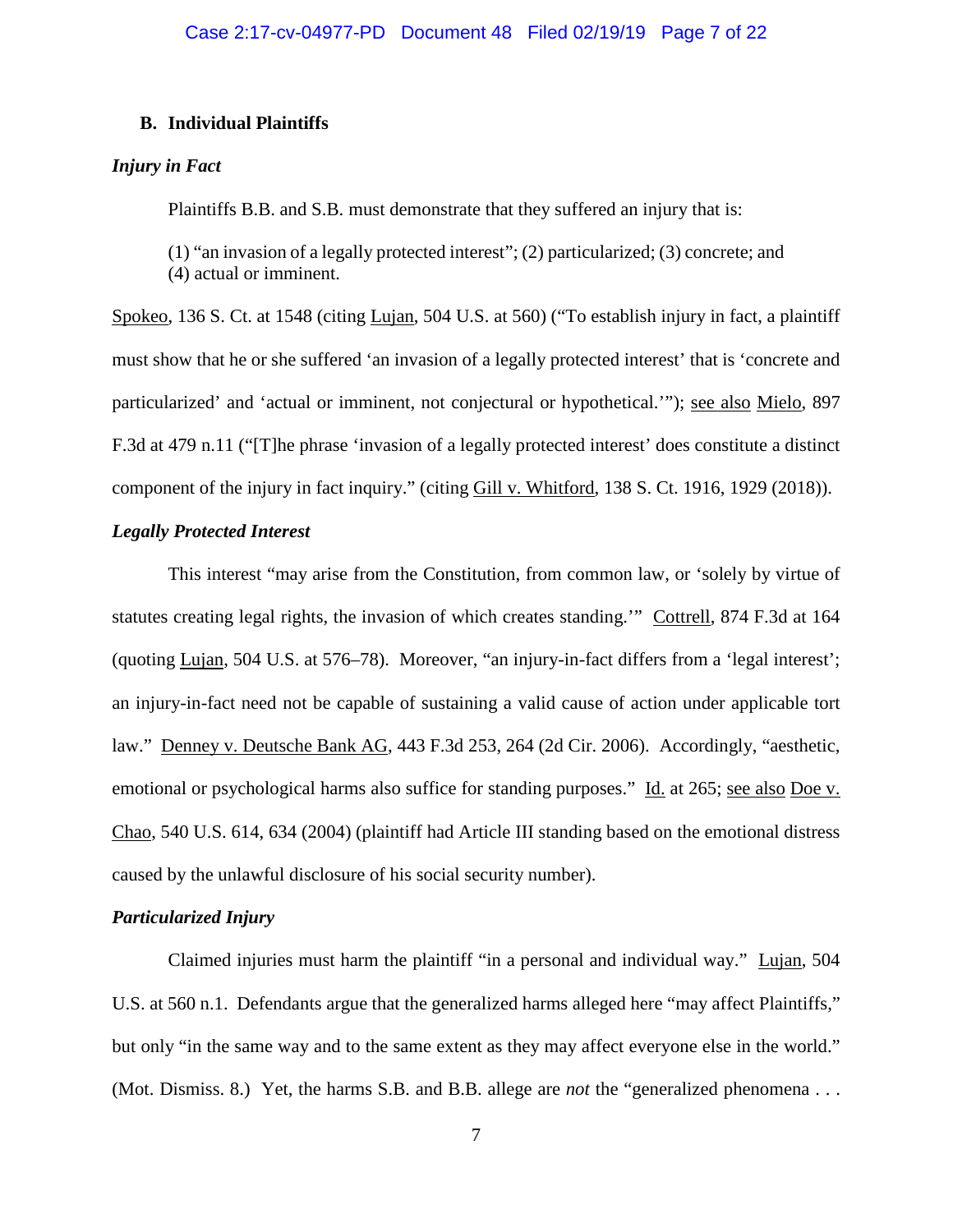#### Case 2:17-cv-04977-PD Document 48 Filed 02/19/19 Page 8 of 22

such as drought, floods, rising sea levels, reduced agricultural productivity, and fire-prone forests." (Id.) S.B. and B.B's purported physical injuries are particularized and individual. "The fact that an injury may be suffered by a large number of people does not of itself make that injury a nonjusticiable generalized grievance." Massachusetts v. E.P.A., 549 U.S. 497, 522 (2007).

B.B.'s anxiety over climate change, however, is not a particularized injury. Rather, it is the "kind of generalized grievance[] brought by concerned citizens that we have consistently held are not cognizable in the federal courts." ASARCO Inc. v. Kadish, 490 U.S. 605, 616 (1989); see also id. ("'[T]he psychological consequence presumably produced by observation of conduct with which one disagrees,' do[es] not provide the kind of particular, direct, and concrete injury that is necessary to confer standing to sue in the federal courts." (quoting Valley Forge Christian Coll. v. Ams. United for Separation of Church & State, Inc., 454 U.S. 464, 485 (1982)). B.B.'s anxiety thus does not figure in my standing analysis.

### *Concrete Injury*

As alleged, the physical injuries Plaintiffs suffered are real. Spokeo, 136 S. Ct. at 1548– 49 ("[Plaintiffs] could not, for example, allege a bare procedural violation, divorced from any concrete harm, and satisfy the injury-in-fact requirement of Article III."). Plaintiffs allege that they have suffered these harms because of Defendants' unconstitutional acts. Accordingly, Plaintiffs have met the "concrete" prong of the injury in fact criteria.

#### *Actual or Imminent Injury*

To secure a declaration that Defendants' future acts are illegal, Plaintiffs must make a "showing of any real or immediate threat that [they] will be wronged again." City of Los Angeles v. Lyons, 461 U.S. 95, 111 (1983). The imminence requirement thus means that "the [alleged] injury is *certainly* impending." Clapper v. Amnesty Int'l USA, 568 U.S. 398, 409 (2013) (citing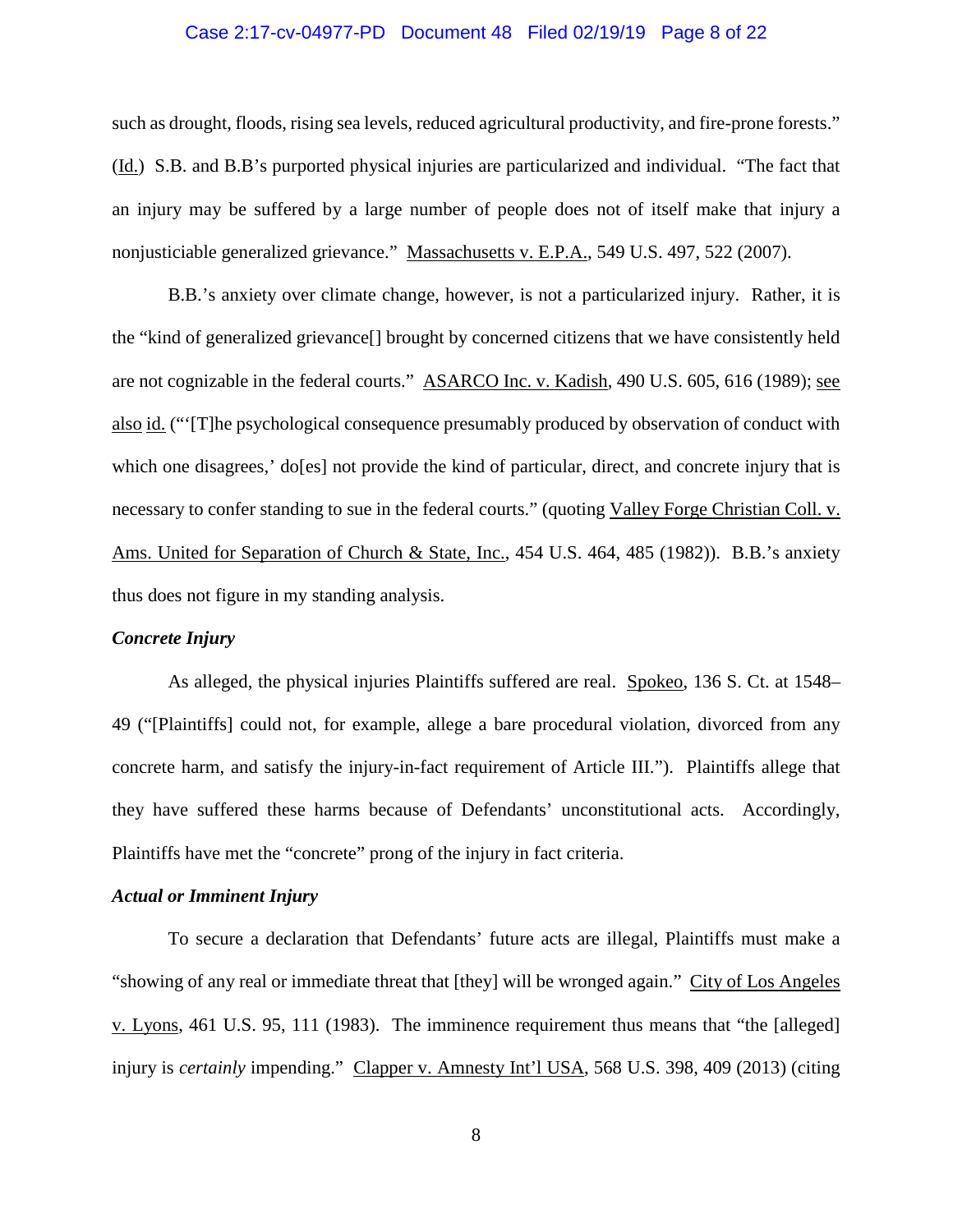Whitmore v. Arkansas, 495 U.S. 149, 158 (1990)).

Plaintiffs' anticipated injuries are not imminent or certain. They allege that the harms they have suffered "have been exacerbated and will continue to worsen as climate change becomes more severe." (Am. Compl. ¶ 9.) At this early stage, I must credit those allegations. See Fowler, 578 F.3d at 210. Accordingly, I must also accept that: (1) Defendants are attempting to rescind regulations and statutes intended to limit levels of greenhouse gas emissions; (2) if their attempt is successful, this, in turn, will cause unnamed third parties to increase their pollution of the air; (3) this, in turn, will necessarily include increase greenhouse gas emissions; (4) this, in turn, will cause further climate change; and (5) this, in turn, will aggravate S.B. and B.B.'s allergy and asthma symptoms. (Am. Compl. ¶¶ 9, 10, 141, 143, 166.)

Such an attenuated, contingent chain of events does not make out "certainly impending" injury. Rather, it is at best, a less than certain prediction. See, e.g., Clapper, 568 U.S. at 410 ("[R]eli[ance] on a highly attenuated chain of possibilities[] does not satisfy the requirement that threatened injury must be certainly impending."); Summers v. Earth Island Inst., 555 U.S. 488, 496 (2013) (rejecting standing theory based on a speculative chain of possibilities).

In these circumstances, Plaintiffs have not made out any injury in fact.

### *Traceability*

Defendants argue that Plaintiffs: (1) fail to trace their injuries directly to Defendants' actions; (2) ignore the role that third parties have played in causing such injuries; and (3) improperly aggregate "vaguely-defined categories of government actions and inactions." (Defs.' Mem. Supp. Mot. Dismiss 10; Defs.' Mem. Supp. Suppl. Mot. Dismiss 7–10.) I agree that Plaintiffs have not made out traceability.

Plaintiffs must establish that their alleged injuries are "fairly traceable to the challenged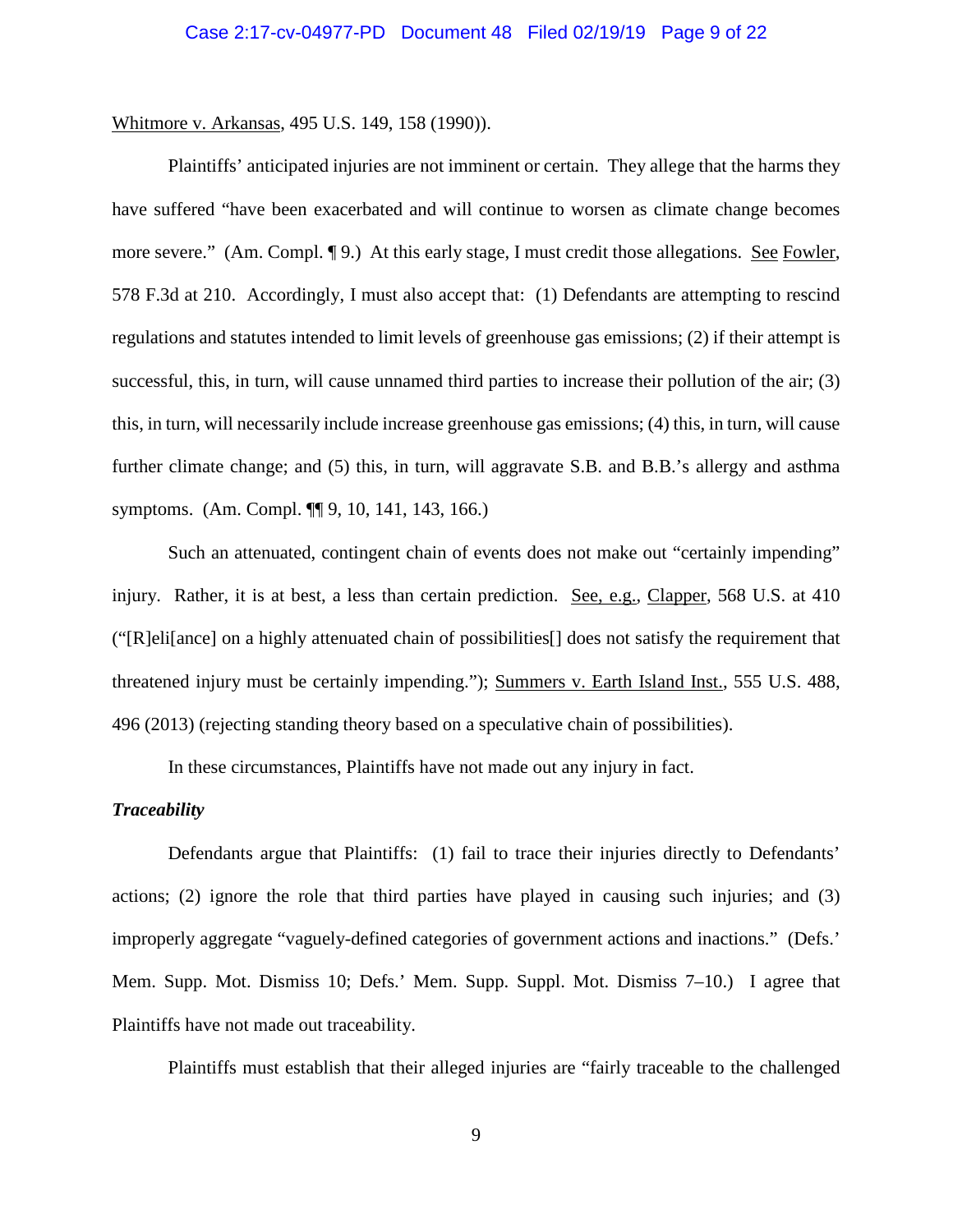#### Case 2:17-cv-04977-PD Document 48 Filed 02/19/19 Page 10 of 22

conduct of the [D]efendants." Spokeo, 136 S. Ct. at 1547. This requirement is distinct from that of imminence or certainty. "[T]he traceability prong focuses on *who* inflicted [Plaintiffs'] harm." Toll Bros., Inc. v. Twp. of Readington, 555 F.3d 131, 142 (3d Cir. 2009) (emphasis in original). Plaintiffs' injuries thus may not be "the result of the independent action of some third party not before the court." Finkelman v. Nat'l Football League, 810 F.3d 187, 193 (3d Cir. 2016). Traceability is "'akin to 'but for' causation' in tort and may be satisfied 'even where the conduct in question might not have been a proximate cause of the harm.'" Id. (quoting Edmonson v. Lincoln Nat'l Life Ins. Co., 725 F.3d 406, 418 (3d Cir. 2013)). Accordingly, "[a]n indirect causal relationship will suffice." Toll Bros., 555 F.3d at 142 (citing The Pitt News v. Fisher, 215 F.3d 354, 361 (3d Cir. 2000)).

Given that Plaintiffs sustained their injuries as early as 2011, those injuries cannot be traced to Defendants, whose challenged actions began in 2017. (Am. Comp. ¶¶ 9–10, 140–41.) Moreover, even as alleged, many of Defendants' challenged actions could have nothing to do with Plaintiffs' injuries because the actions did not increase the level of greenhouse gas emissions. For example, Plaintiffs attack numerous personnel and budgetary decisions, including: (1) the President's proposed Federal agency budget cuts; (2) the DOI suspending "the work of hundreds of advisory boards"; (3) the EPA deleting its climate science website; (4) DOE eliminating the words "clean energy" from its website; (5) the National Oceanic and Atmospheric Administration dissolving its climate science advisory committee; (6) the EPA ending its Climate Leadership Program; (7) the EPA reducing its staff; (8) the EPA changing its rules regarding which scientists may serve on the Science Advisory Board; (9) replacing EPA scientists with different advisors; (10) the failure of the Office of Science and Technology Policy to hire a director; and (11) National Park Service advisory board members resigning because their advice was ignored. (Am. Compl.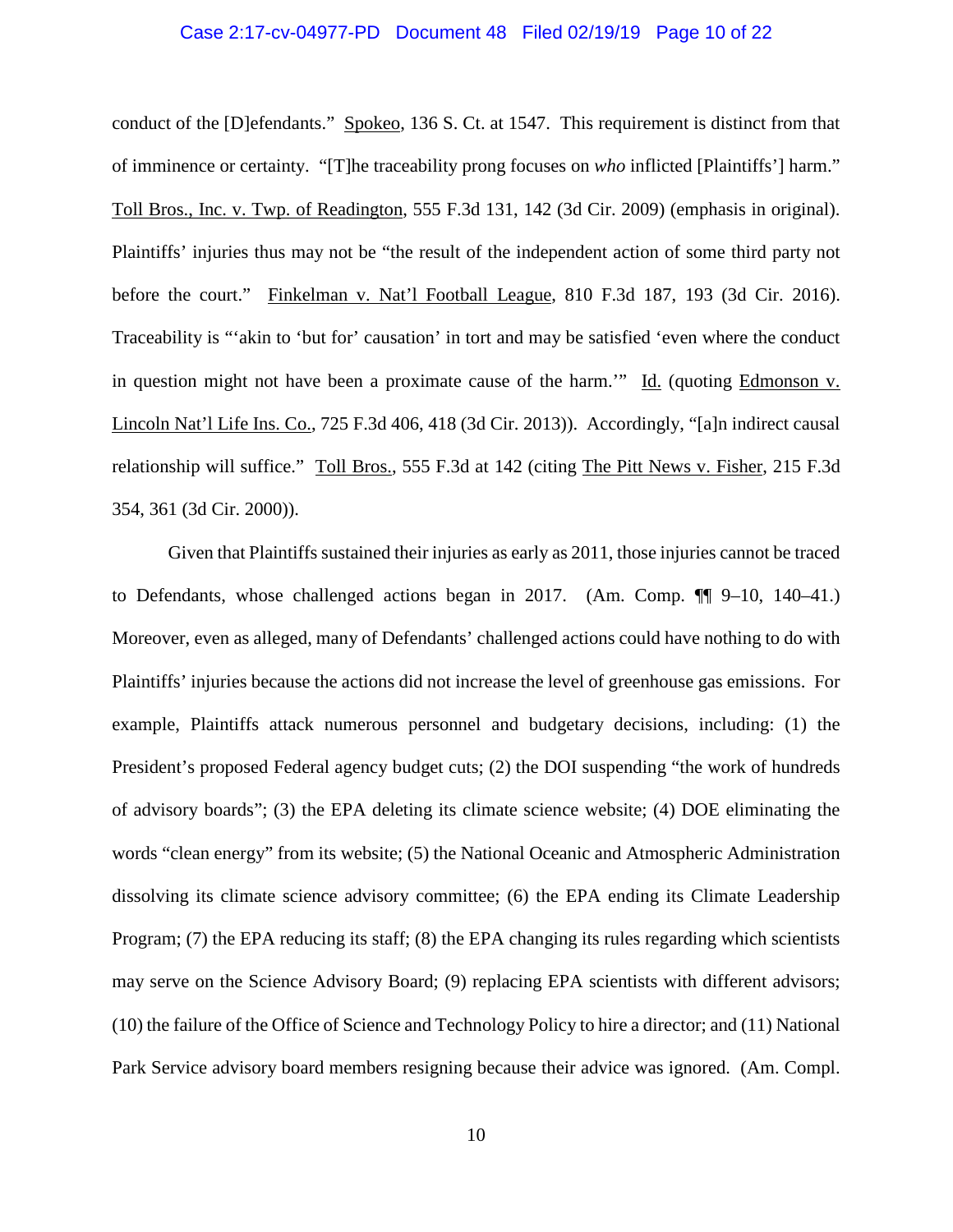#### Case 2:17-cv-04977-PD Document 48 Filed 02/19/19 Page 11 of 22

¶¶ 142, 148–59.) Remarkably, Plaintiffs purport to trace their injuries to the President firing Secretary of State Rex Tillerson and replacing him with Mike Pompeo. (Id. at ¶ 159.)

Plainly, the challenged actions have nothing to do with Plaintiffs' allergies and asthma. Plaintiffs nonetheless suggest that by aggregating these actions, they will meet the traceability requirement. This is simply incorrect. To find that increased emissions are "fairly traceable" to Defendants' personnel and budgetary actions, I must speculate as to what actions the Federal agencies and the fired personnel would have taken *but for* the budget cuts or firing decisions. Presumably, I must predict the actions the Department of State would have taken under Secretary Tillerson that it will not now take under Secretary Pompeo and how Plaintiff's injuries are traceable to that difference. Indeed, Plaintiffs seek to depose former Secretary Tillerson. (Doc. No. 44.) This is absurd. See Finkelman, 810 F.3d at 199 ("[U]ltimately conjectural and speculative" traceability arguments "cannot sustain Article III standing"); see also United States v. Students Challenging Regulatory Agency Procedures (SCRAP), 412 U.S. 669, 688–89 (1973) ("A plaintiff must allege that he has been or will in fact be perceptibly harmed by the challenged agency action, not that he can imagine circumstances in which he could be affected by the agency's action.").

Moreover, even as alleged, much of the challenged conduct does not contribute to greenhouse gas emissions: (1) preventing coal companies from discharging debris into local streams; and (2) regulating power plant discharge into public waterways. (Am. Compl.  $\P$ [ 141(c), (j).) Plaintiffs have not alleged that water pollution causes climate change that, in turn, aggravates their allergy and asthma symptoms. Once again, Plaintiffs have failed to make out traceability.

In contrast, at least facially related to climate change are Defendants' revocations or reversals of: (1) a methane gas reporting requirement for oil and gas companies; (2) the Keystone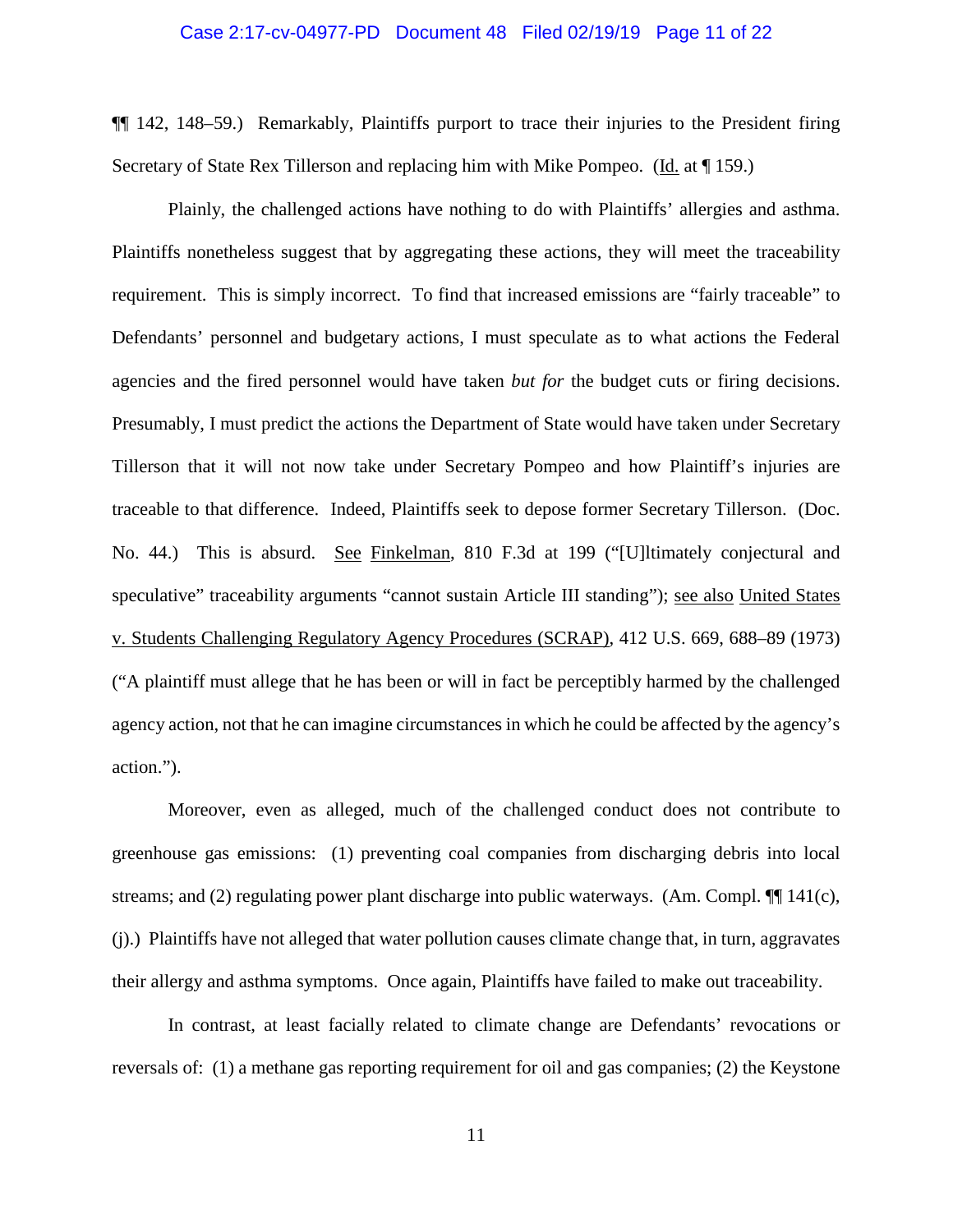#### Case 2:17-cv-04977-PD Document 48 Filed 02/19/19 Page 12 of 22

XL pipeline project's suspension; (3) the Outer Continental Shelf Lands Act, which banned offshore drilling in Atlantic and Alaskan waters; (4) an order requiring national parks to consider climate change when managing resources; (5) the Bureau of Land Management's public land use rule; and (6) a rule requiring consideration of climate change when altering infrastructure. (Am. Compl.  $\P$ [[ 141(b), (d), (e), (h), (k), (l).) Because Plaintiffs do not allege how each of these actions would increase climate change, they have again failed to make out traceability. See Warth, 422 U.S. at 506 (no traceability where record was "devoid of the necessary allegations" to infer reasonably that absent an allegedly unconstitutional zoning practice, plaintiffs would have been able to lease or purchase the land in dispute).

In the same vein, Plaintiffs challenge the President's March 28, 2017 Executive Order: (1) directing the EPA to review the Clean Power Plan, which limits carbon emissions for existing fossil fuel power plants; (2) revoking the policy requiring that Federal agencies avoid and minimize effects on natural resources; (3) halting agency calculation of "social cost of carbon"; and (4) directing the DOI to amend or withdraw a policy requiring an environmental review of the Federal coal leasing plan and lifting the plan's suspension. (Am. Comp. 143.) Again, Plaintiffs make no allegations showing causation. Rather, it appears that they expect me to speculate as to how Plaintiffs' injuries trace back to these actions. See Finkelman, 810 F.3d at 200 ("We can only speculate—and speculation is not enough to sustain Article III standing.").

Finally, Plaintiffs fail the traceability prong because the actions they challenge individually and in aggregate—are, at most, indirect factors in the calculus of rising greenhouse gas emissions. Plaintiffs simply ignore that Defendant agencies and officers *do not produce*  greenhouse gases, but act to regulate those third partiesthat do: innumerable businesses and private industries. The materials on which Plaintiffs rely make this clear. For instance, Plaintiffs allege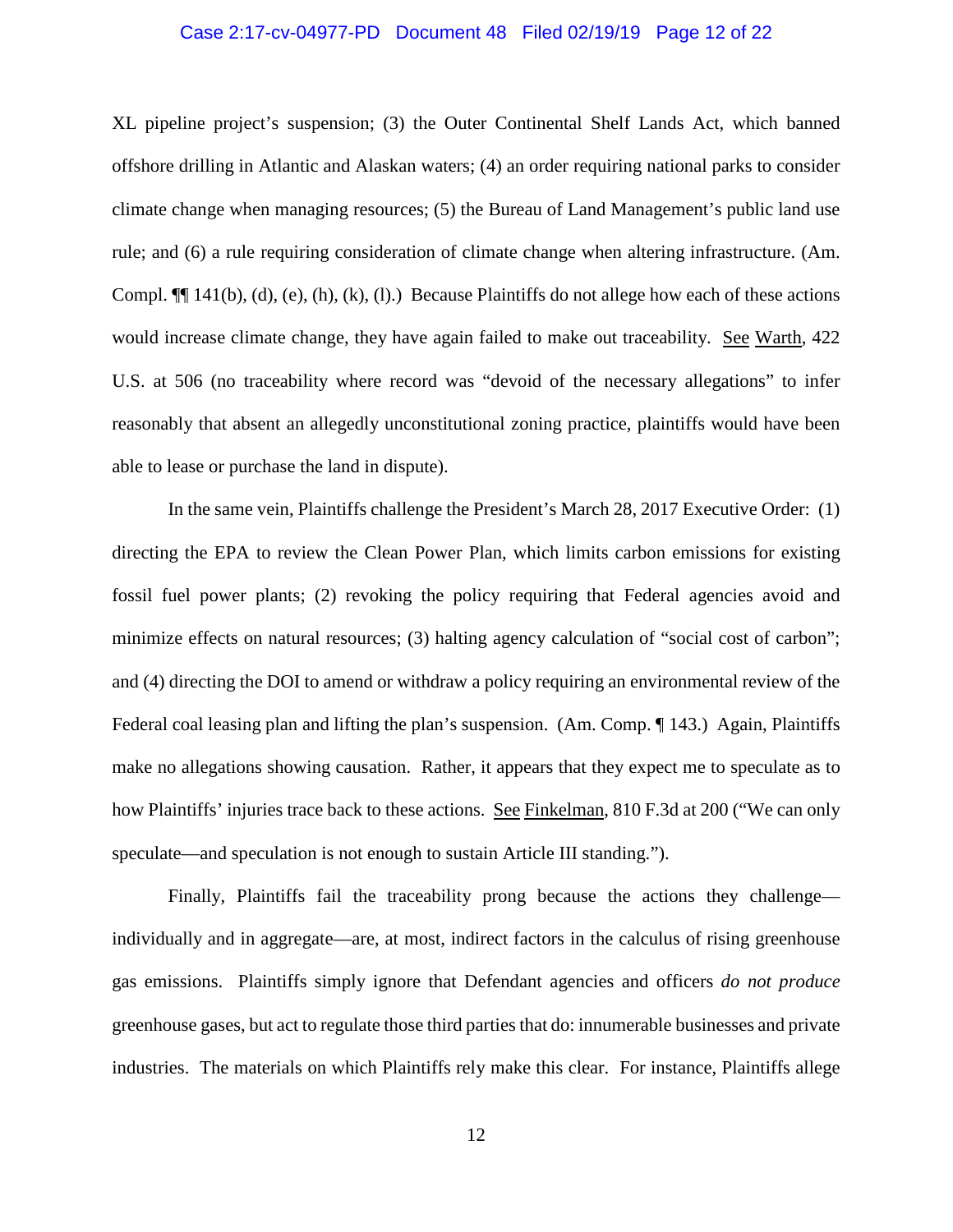#### Case 2:17-cv-04977-PD Document 48 Filed 02/19/19 Page 13 of 22

that "the combined effects of the Rollbacks will result in a 3.4% rise in greenhouse gas emissions." (Am. Compl. ¶ 59.) Yet, their source document for this allegation states that "[t]he Trump Administration's climate policies, *if fully implemented and not compensated by other actor*s, are projected to flatten US emissions instead of them continuing on a downward trend." Niklas Hohne et al., Action by China and India slows emissions growth, President Trump's policies likely to cause US emissions to flatten, (May 15, 2017) http://climateactiontracker.org/assets/publications/ briefing\_papers/CAT2017-0515Briefing\_IndiaChina-USA.pdf (emphasis added). Plaintiffs thus cannot make out traceability because they ignore that any plausible connection between Defendants' actions and increased admissions depends on the hypothetical future actions of third parties. See Toll Bros, 555 F.3d at 142 ("[P]laintiff must establish that the defendant's challenged actions, and not the actions of some third party, caused the plaintiff's injury.").

In sum, as pled, Plaintiffs' injuries cannot be traced back to the Rollbacks.

#### *Redressability*

Finally, I cannot adequately redress Plaintiffs' injuries. Article III standing requires Plaintiffs to establish that it is "likely, as opposed to merely speculative, that the[ir] injur[ies] will be redressed by a favorable decision." Lujan, 504 U.S. at 561 (citations omitted). Once again, Plaintiffs ask me to redress their injuries by declaring that "Defendants cannot effectuate or promulgate any rollbacks that increase the frequency and/or intensity of the life-threatening effects of climate change based on junk science in violation of Plaintiffs' constitutional rights and the public trust doctrine." (Am. Compl. 64.) This relief will not redress the injuries Plaintiffs have already suffered. See New Jersey Peace Action v. Obama, 379 F. App'x 217, 227 (Table) (3d Cir. 2010) (no redressability for plaintiffs seeking declaratory relief based on allegedly unconstitutional American military operations in Iraq because it could not, *inter alia*, "take back the allegedly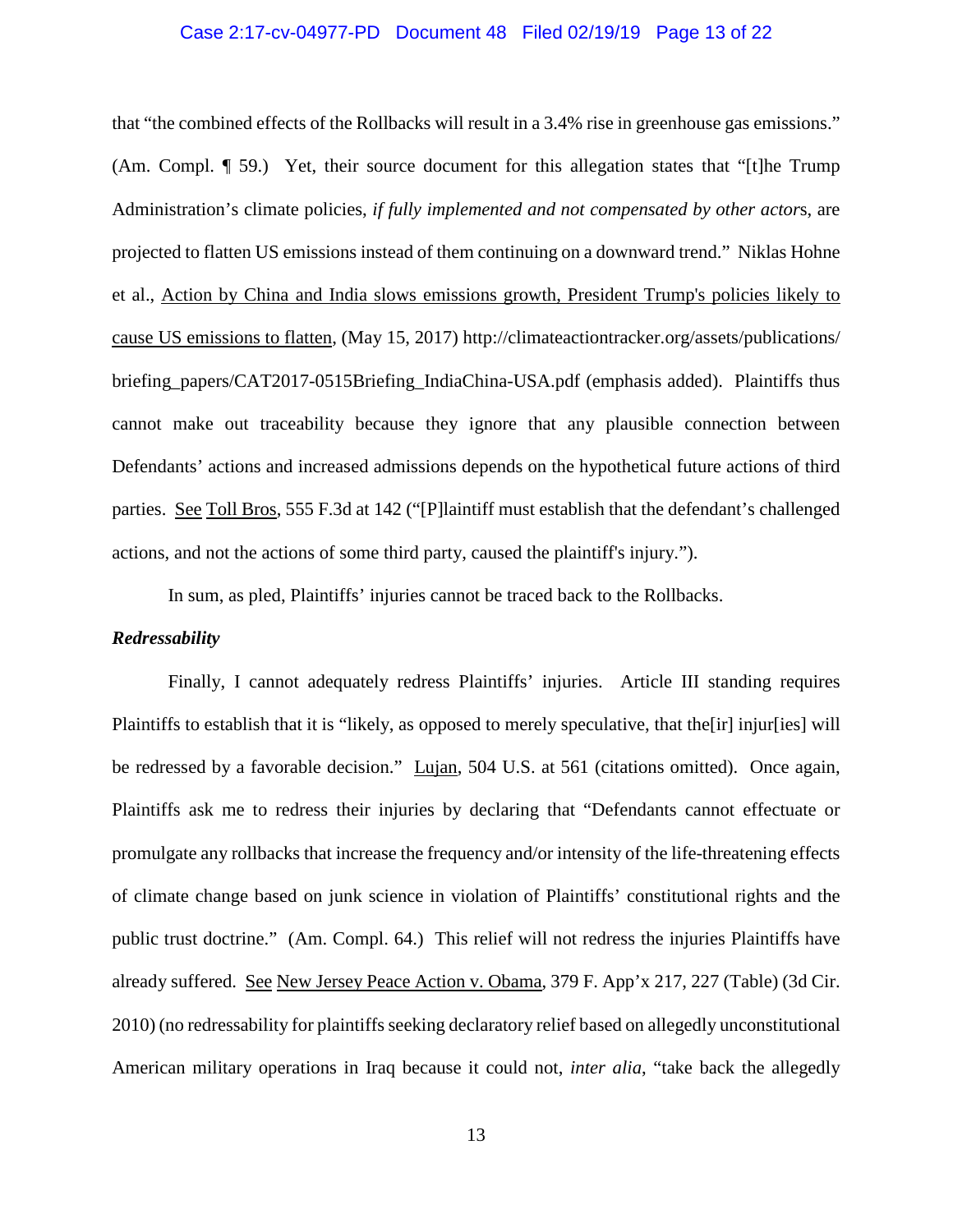#### Case 2:17-cv-04977-PD Document 48 Filed 02/19/19 Page 14 of 22

unlawful orders" already obeyed). Moreover, because those injuries are not traceable to Defendants' challenged actions, I cannot say that the relief Plaintiffs seek will prevent Plaintiffs' future injuries. See Lujan, 504 U.S. at 571 (no redressability where it "[wa]s entirely conjectural whether the nonagency activity that affect [ed] respondents w[ould] be altered or affected by the agency activity they s[ought] to achieve.").

# *Prudential Considerations*

Finally, Article III standing requirements are based on a "concern for the proper role of the federal courts" and "[t]he idea of separation of powers." Allen v. Wright, 468 U.S. 737, 759–60 (1984), abrogated on other grounds by Lexmark Int'l Inc. v Static Control Components, Inc., 572 U.S. 118 (2014). Indeed, Article III standing exists "to prevent the judicial process from being used to usurp the powers of the political branches." Clapper, 568 U.S. at 408. These considerations preclude me from acting as a "virtually continuing monitor[] of the wisdom and soundness of Executive action." Allen, 468 U.S. at 760 (citing Laird v. Tatum, 408 U.S. 1, 14  $(1972)$ ).

#### **C. Conclusion**

In sum, because Plaintiffs are without standing, I lack jurisdiction to hear their claims and so will grant Defendants' Motion to Dismiss.

#### **V. FAILURE TO STATE A CLAIM**

In the alternative, I conclude that Plaintiffs' claims are not viable because: (1) there is no legally cognizable due process right to environmental quality; (2) the Ninth Amendment provides no substantive rights to sustain Plaintiffs' action; and (3) Plaintiffs' public trust claim has no basis in law.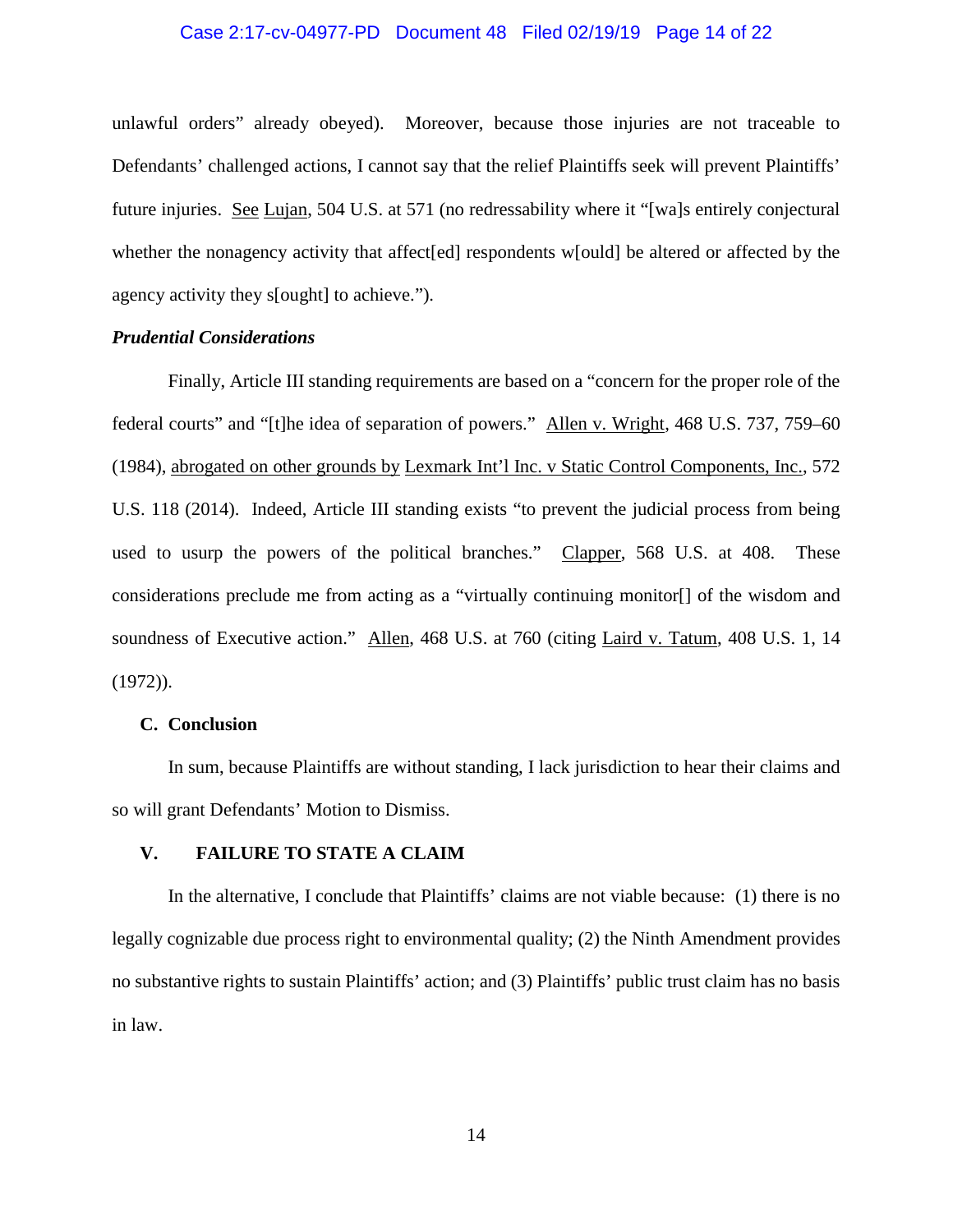#### **A. Fifth Amendment Due Process Claim**

Plaintiffs allege three due process violations: (1) a "violation of the fundamental right to a life-sustaining climate system"; (2) a "violation of the state-created danger doctrine"; and (3) a "violation of Plaintiffs' rights to life, liberty, and property." (Pls.' Resp. 20.) Plaintiffs apparently derive these due process protections from the "action [of] a consensus of nations [that] has recognized a governmental responsibility not to endanger life, including the fundamental right to a life-sustaining climate system." (Am. Compl. ¶ 124.) Defendants argue that there is no due process right to sustain these claims. (Defs.' Mem. Supp. Suppl. Mot. Dismiss 21.)

#### *Right to a Life-Sustaining Climate System*

The Fifth Amendment's due process guarantee "include[s] a substantive component, which forbids the government to infringe [on] certain 'fundamental' liberty interests." Reno v. Flores, 507 U.S. 292, 301–02 (1993). Plaintiffs thus argue that that their fundamental right to a lifesustaining climate system stems is such a liberty interest. (Am. Compl. ¶¶ 172–91; Pls.' Resp. 28– 32); U.S. Const. amend. V. I do not agree.

The Third Circuit has held that "there is no constitutional right to a pollution-free environment." Nat'l Sea Clammers Ass'n v. City of New York, 616 F.2d 1222, 1238 (3d Cir. 1980), vacated on other grounds sub nom., Middlesex Cty. Sewerage Auth. v. Nat'l Sea Clammers Ass'n, 453 U.S. 1 (1981). As of this writing, a single court has recognized a substantive due process right analogous to what Plaintiffs urge here. See Juliana v. United States, 217 F. Supp. 3d 1224, 1248–50 (D. Or. 2016) (recognizing "the right to a climate system capable of sustaining human life"). Yet, the *Juliana* Court certainly contravened or ignored longstanding authority. See County of Sacramento v. Lewis, 523 U.S. 833, 842 (1998) ("[W]e have always been reluctant to expand the concept of substantive due process."); Washington v. Glucksburg, 521 U.S. 702, 720–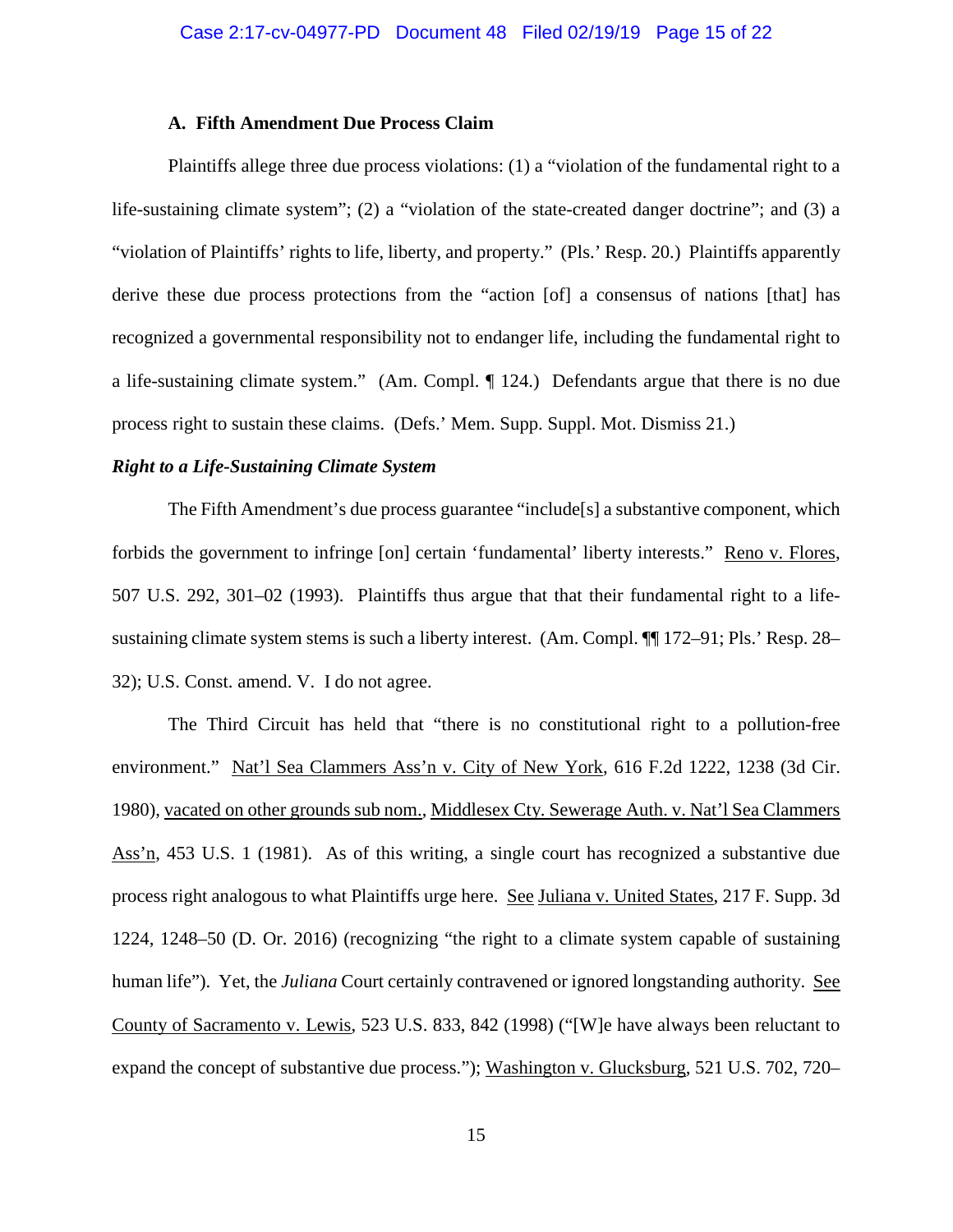#### Case 2:17-cv-04977-PD Document 48 Filed 02/19/19 Page 16 of 22

21 (1997) ("[T]he Due Process Clause specially protects those fundamental rights and liberties which are, objectively, 'deeply rooted in this Nation's history and tradition.'" (citation omitted)); see also, e.g., Ely v. Velde, 451 F.2d 1130, 1139 (4th Cir. 1971) (no constitutional right to a healthy environment); Lake v. City of Southgate, No. 16-10251, 2017 WL 767879, at \*3–4 (E.D. Mich. Feb. 28, 2017) (no fundamental right to health or freedom from bodily harm); SF Chapter of A. Philip Randolph Inst. v. U.S. EPA, No. 07-4936, 2008 WL 859985, at \*7 (N.D. Cal. Mar. 28, 2008) (no fundamental right to be free from climate change pollution); In re Agent Orange Prod. Liab. Litig., 475 F. Supp. 928, 934 (E.D.N.Y. 1979) (no "constitutional right to a healthful environment"); Fed. Emp. for Non-Smokers' Rights v. United States, 446 F. Supp. 181, 185 (D.D.C. 1978) (no constitutional right "to a clean environment"); Pinkey v. Ohio Envtl. Prot. Agency, 375 F. Supp. 305, 310 (N.D. Ohio 1974) (same); Tanner v. Armco Steel Corp., 340 F. Supp. 532, 537 (S.D. Tex. 1972) (same).

Moreover, the "right" the *Juliana* Court recognized is without apparent limit. Although the Court stated that it wished to avoid the "constitutionalization of all environmental claims," it did not explain how it would do so. Id. at 1250. Similarly, although Plaintiffs ask me to recognize a similar constitutional right, they do not define its scope. Given the actions they ask me to address—including altering agency web pages, approving hiring decisions, and ratifying the President's cabinet appointments—it appears that the scope of the "fundamental" right Plaintiffs invoke has no clear limit. This, as much as anything, underscores that Plaintiffs do not seek the Court's assistance in adjudicating a legal dispute. Rather, Plaintiffs disagreement with Defendants is a policy debate best left to the political process. See Allen, 468 U.S. at 760 ("'A federal court . . . is not the proper forum to press' general complaints about the way in which government goes about its business." (quoting Lyons, 461 U.S. at 111–12)); United States v. Richardson, 418 U.S.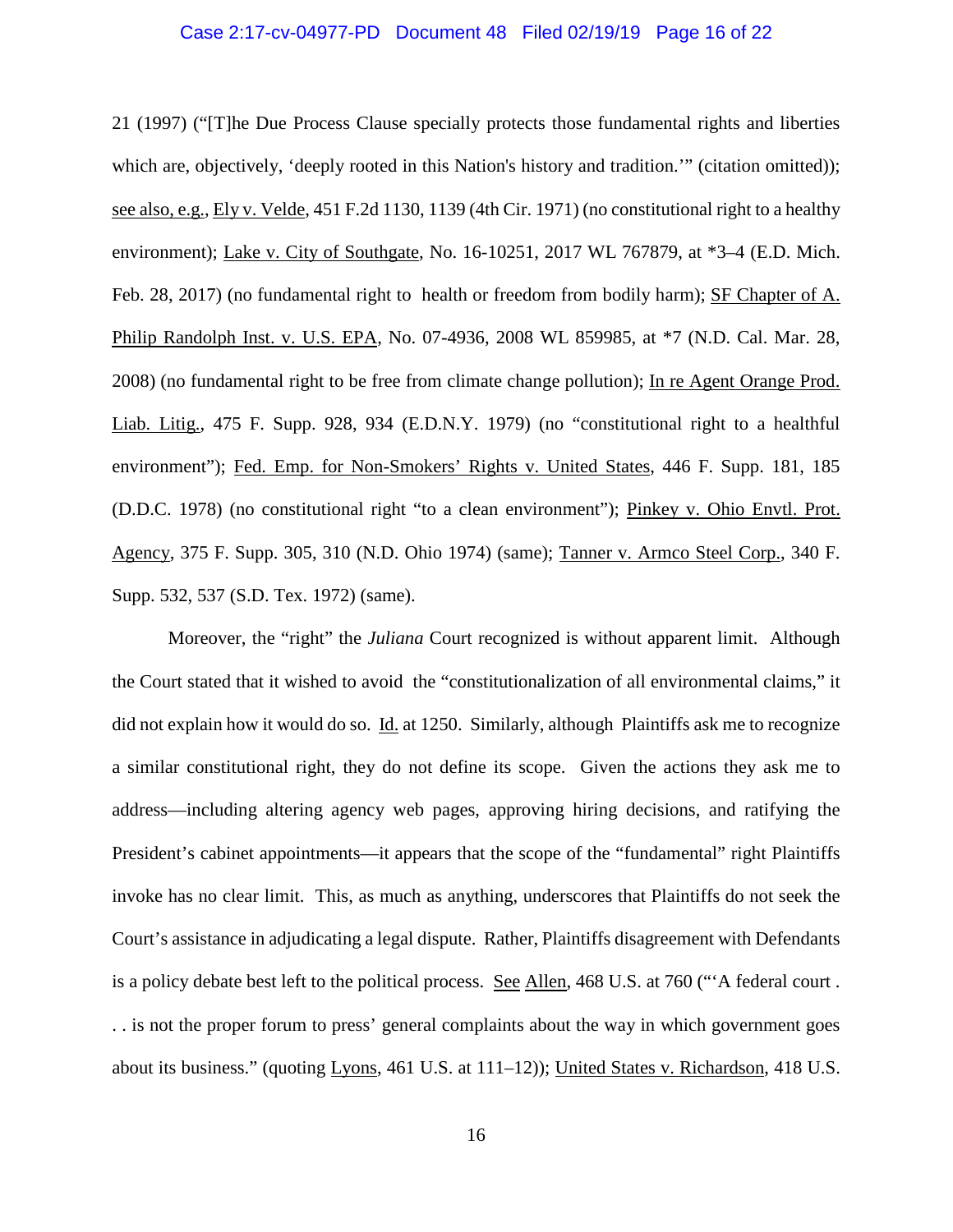### Case 2:17-cv-04977-PD Document 48 Filed 02/19/19 Page 17 of 22

166, 192 (1974) ("It merits noting how often and how unequivocally the Court has expressed its antipathy to efforts to convert the Judiciary into an open forum for the resolution of political or ideological disputes about the performance of government.").

### *State-Created Danger Claim*

The state-created danger doctrine is one of two exceptions to the general rule that "nothing in the language of the Due Process Clause itself requires the State to protect the life, liberty, and property of its citizens against invasion by private actors." DeShaney v. Winnebago Cty. Dep't of Soc. Servs., 489 U.S. 189, 195, 199–200 (1989) (state-created danger and prison-created danger are two exceptions to general rule). The Due Process Class is otherwise "a limitation on the State's power to act, not . . . a guarantee of certain minimal levels of safety and security." Id. at 195. The state-created danger exception imposes liability "based on discrete, grossly reckless acts committed by the state or state actors using their peculiar positions as state actors, leaving a discrete plaintiff vulnerable to foreseeable injury." Kneipp v. Tedder, 95 F.3d 1199, 1208 (3d Cir. 1996).

To fall within the exception, Plaintiffs must establish that:

(1) 'the harm ultimately caused was foreseeable and fairly direct';

(2) a state actor acted with a degree of culpability that shocks the conscience;

(3) a relationship between the state and the plaintiff existed such that 'the plaintiff was a foreseeable victim of the defendant's acts,' or a 'member of a discrete class of persons subjected to the potential harm brought about by the state's actions,' as opposed to a member of the public in general; and

4) a state actor affirmatively used his or her authority in a way that created a danger to the citizen or that rendered the citizen more vulnerable to danger than had the state not acted at all.

Bright v. Westmoreland Cty., 443 F.3d 276, 281 (3d Cir. 2006) (internal citations omitted).

Plaintiffs meet none of these criteria.

First, Plaintiffs fail to allege that their injuries were foreseeable or direct. To the contrary,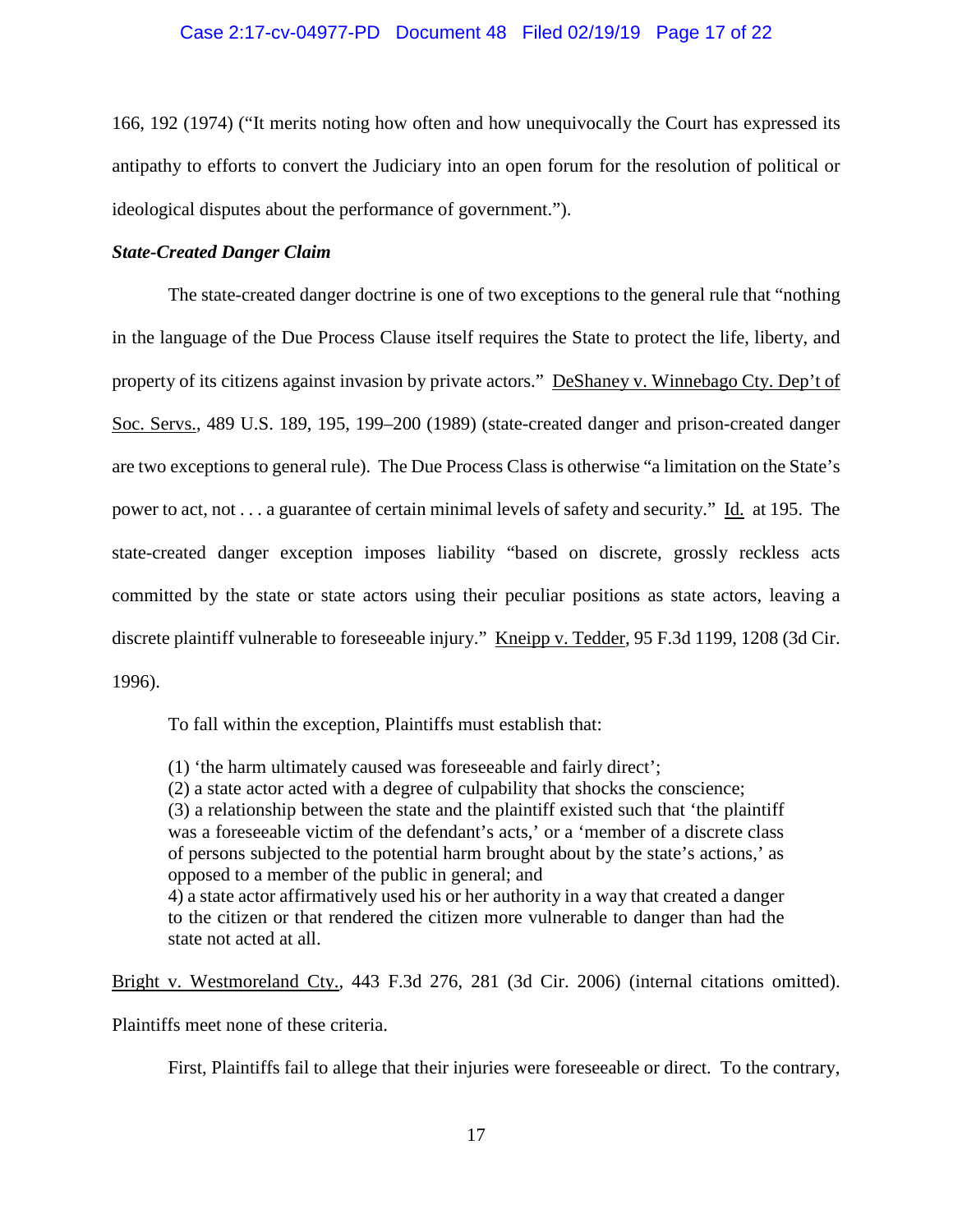#### Case 2:17-cv-04977-PD Document 48 Filed 02/19/19 Page 18 of 22

as I have discussed, Plaintiffs have not plausibly made out a direct causal link between Defendants' conduct and their injuries. Nor have Plaintiffs sufficiently alleged that Defendants should have foreseen their challenged actions would cause Plaintiffs' injuries (which, as I have discussed, were first sustained in 2011). Indeed, given the failure to make out traceability, Plaintiffs cannot possibly make out foreseeability. See id. at 283 n.7 ("The test also requires a direct causal relationship between the affirmative act and foreseeable harm to the plaintiff."). Moreover, the state-created danger doctrine imposes liability only when the state has heightened obligations *to a particular* person because of the state's affirmative acts that have placed *that person* in increased danger. See Kneipp, 95 F.3d at 1208. Plaintiffs have not alleged that Defendants knew that their actions would increase B.B. and S.B.'s allergy and asthma symptoms. Rather, in alleging only that Defendants could foresee that their actions created "serious risks of harm," Plaintiffs have failed to make out foreseeability.

Similarly, the relationship requirement "contemplates a degree of contact such that the plaintiff was a foreseeable victim of the defendant's acts in a tort sense." Rivas v. City of Passaic, 365 F.3d 181, 197 (3d Cir. 2004). It thus "exclude[s] 'those instances where the state actor creates only a threat to the general population.'" Id. (quoting Morse v. Lower Merion Sch. Dist., 132 F.3d 902, 913 (3d Cir. 1997); see also Kedra v. Schroeter, 876 F.3d 424, 447–48 (3d Cir. 2017) ("Because the state-created danger doctrine applies only where these particular special relationships exist, the victims of the state officials' acts will always be persons who either expected the officials not to injure them or justifiably relied on the officials to protect them from threats to their safety.").

Plaintiffs allege only that Defendants' control of the Federal Government "impos[es] severe limitations on Plaintiffs' freedom to act on their own behalf to secure a life-sustaining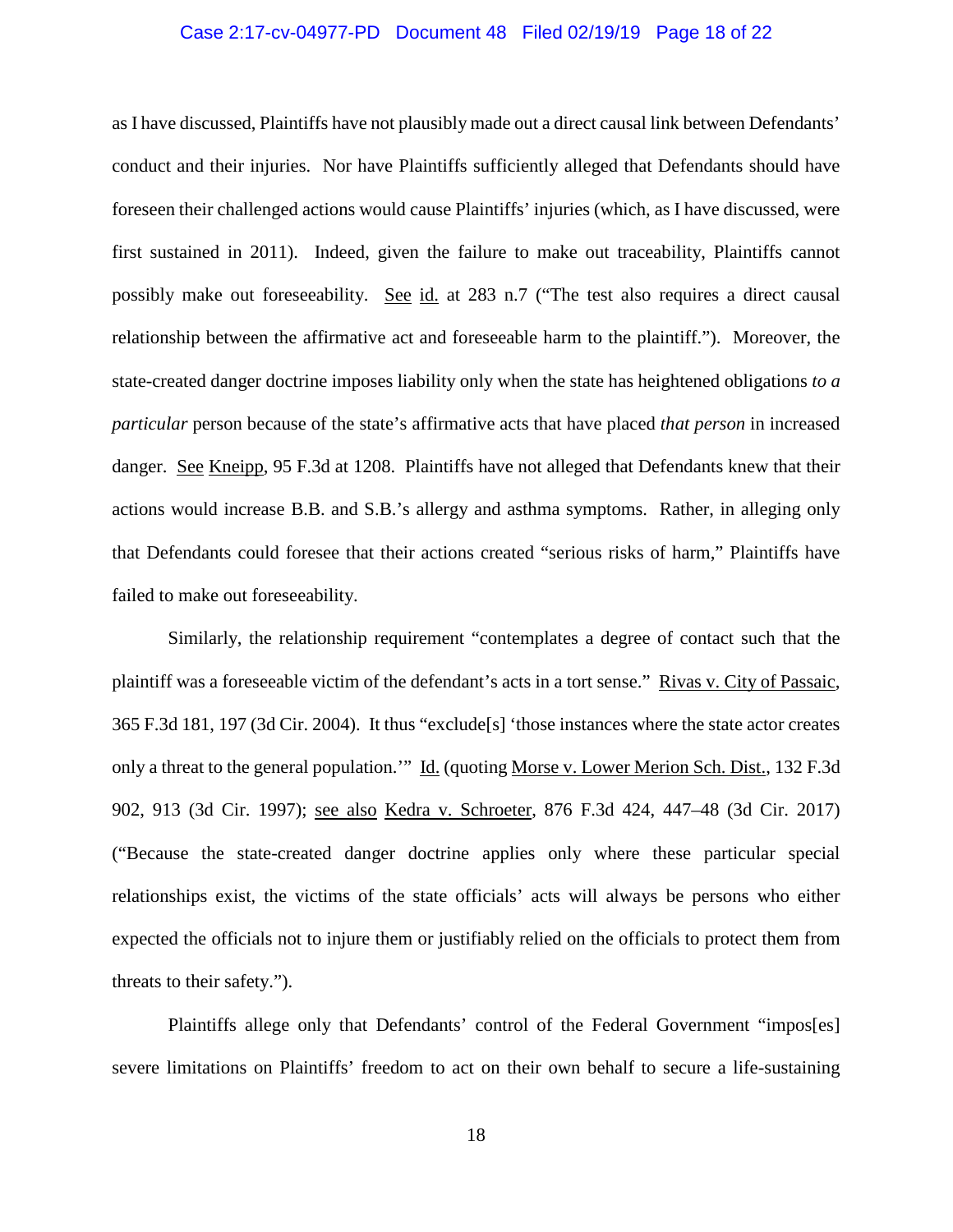#### Case 2:17-cv-04977-PD Document 48 Filed 02/19/19 Page 19 of 22

climate system." (Am. Compl. ¶ 186.) Once again, Plaintiffs do not (and cannot) allege that Defendants could foresee that Plaintiffs *as individuals* would have been injured by the challenged actions. Rather, Plaintiffs' challenge to the current Administration's environmental policies makes out a "relationship" between Defendants and the entire population of the United States. This does not meet the relationship requirement. See Rivas, 365 F.3d at 197; Morse, 132 F.3d at 913.

Finally, it is worth noting (again) that climate change is the creation of those that pollute the air, not the Government, which seeks to regulate that pollution (evidently, to Plaintiffs' dissatisfaction). The state-created danger doctrine is thus inapplicable here.

#### *Substantive Due Process Claim*

"To sustain a substantive due process claim, [Plaintiffs] must show that the particular interest in question is protected by the Fourteenth Amendment and that the government's deprivation of that interest 'shocks the conscience.'" Vargas v. City of Philadelphia, 783 F.3d 962, 973 (3d Cir. 2015) (quoting Gottlieb ex rel. Calabria v. Laurel Highlands Sch. Dist., 272 F.3d 168, 172 (3d Cir. 2001)).

Plaintiffs allege that Defendants invaded their due process right to life and "personal bodily integrity" by "allowing and permitting fossil fuel production, consumption, and its associated  $CO<sub>2</sub>$ pollution." (Am. Compl. ¶ 185.) Once again third parties—not the Government—are polluting the air. As I have discussed, "a State's failure to protect an individual against private violence simply does not constitute a violation of the Due Process Clause." DeShaney, 489 U.S. at 197. Accordingly, Plaintiffs have failed to state a claim based on a violation of their right to life or bodily integrity.

Plaintiffs also charge that Defendants violated their due process right to property. (Pls.' Resp. 26–27.) Plaintiffs allege that the "deprivation of property due to flooding resulting from the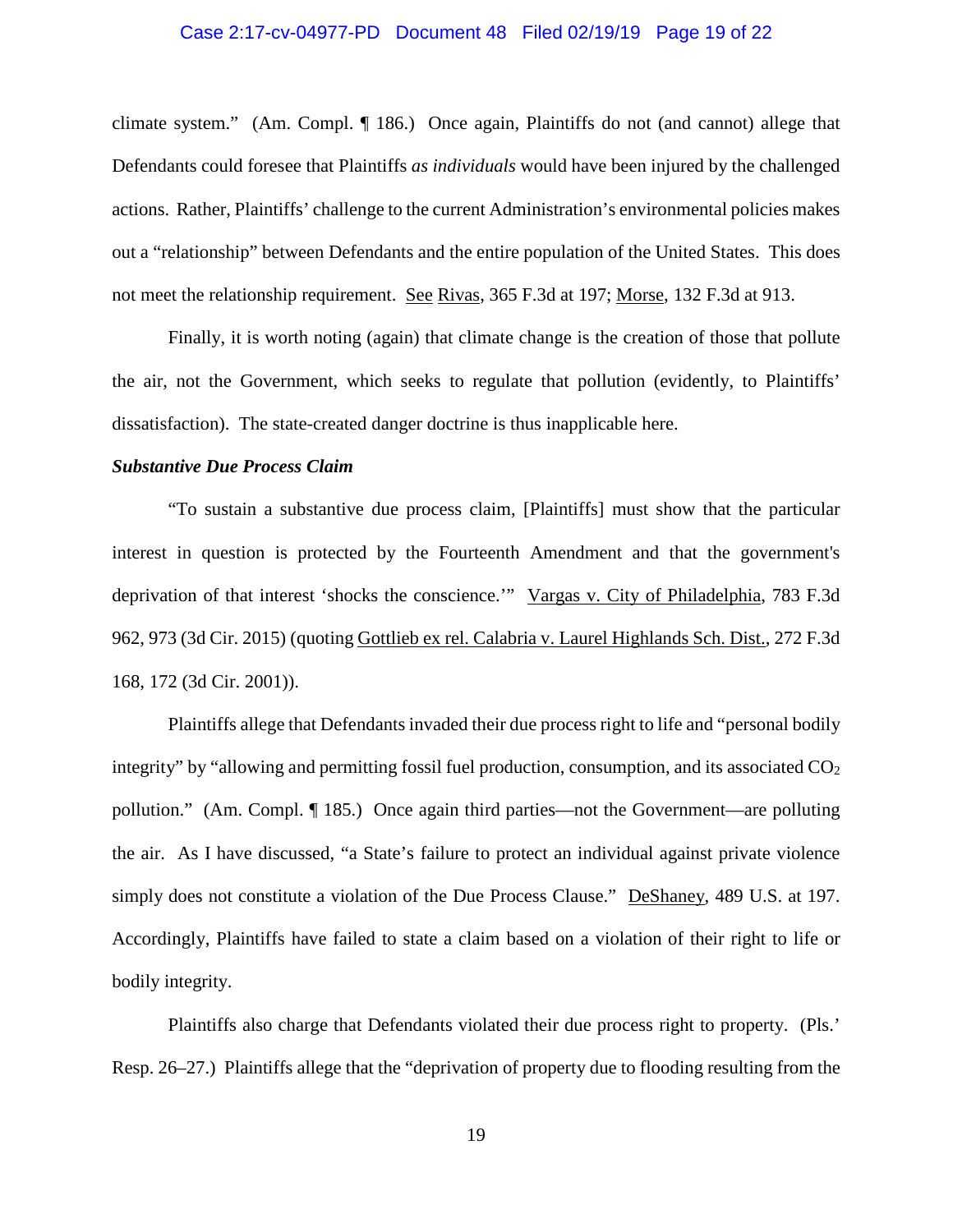#### Case 2:17-cv-04977-PD Document 48 Filed 02/19/19 Page 20 of 22

United States' increased contributions to climate change is akin to a taking resulting from government-caused flooding." (Id. at 27.) Yet, Plaintiffs have not alleged that they have suffered the loss of any property. Rather, their actual injuries are S.B. and B.B.'s aggravated asthma and allergy symptoms. Plaintiffs thus have not stated a claim for an invasion of their due process right to property.

#### *Conclusion*

In sum, Plaintiffs seek to distort limited doctrines into a means of litigating national policy. None of Plaintiffs' allegations regarding Defendants' violation of their fundamental due process rights makes out a cognizable claim. I will thus grant Defendants' Motion on this alternative basis and dismiss Plaintiffs' Fifth Amendment claims ("First Cause of Action") with prejudice. (Am. Compl. 59–62); Fed. R. Civ. P. 12(b)(6).

#### **B. Plaintiffs' Ninth Amendment Claim**

Plaintiffs allege that Defendants' conduct violated their "unenumerated constitutional rights secured by the Ninth Amendment." (Am. Compl. ¶ 191.) Yet, "[t]he Ninth Amendment does not independently provide a source of individual constitutional rights." Clayworth v. Luzerne Cty., Pa., 513 F. App'x 134, 137 (3d Cir. 2013); see also United States v. LeBeau, 985 F.2d 563 (Table), at \*1 (7th Cir. 1993); Gibson v. Matthews, 926 F.2d 532, 537 (6th Cir. 1991); Strandberg v. City of Helena, 791 F.2d 744, 748 (9th Cir. 1986); Quilici v. Vill. of Morton Grove, 695 F.2d 261, 271 (7th Cir. 1982). Accordingly, I will dismiss Plaintiffs' Ninth Amendment claim ("First Cause of Action") with prejudice. (Am. Compl. 59–62); Fed. R. Civ. P. 12(b)(6).

### **C. Plaintiffs' Public Trust Claim**

Plaintiffs argue that as the sovereign trustee of the public domain, the Federal Government has a duty to protect the land that it holds in trust for the public. See, e.g., United States v. Beebe,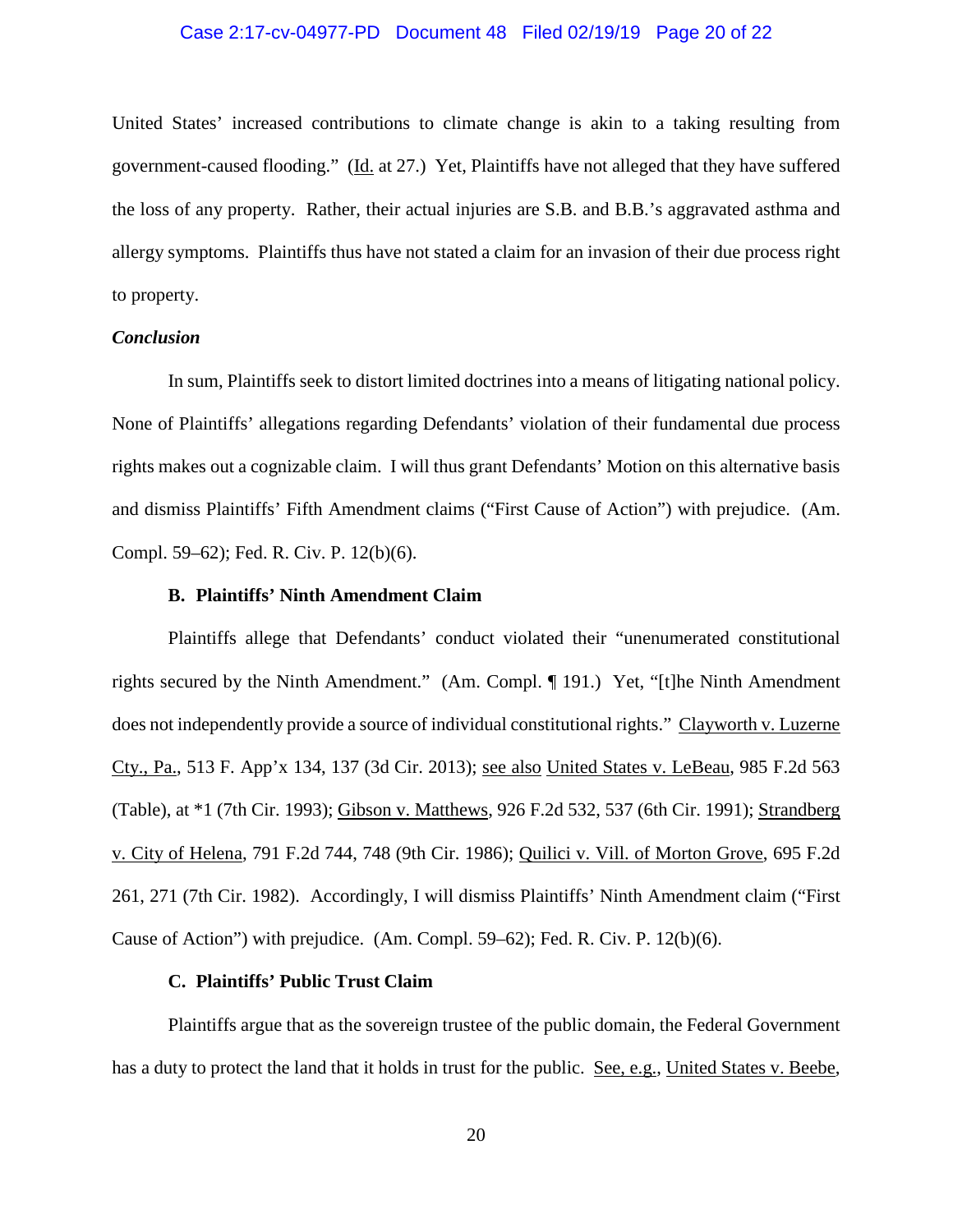#### Case 2:17-cv-04977-PD Document 48 Filed 02/19/19 Page 21 of 22

127 U.S. 338, 342 (1888) ("The public domain is held by the government as part of its trust. The government is charged with the duty, and clothed with the power, to protect it from trespass and unlawful appropriation."); United States v. CB & I Constructors, Inc., 685 F.3d 827, 836 (9th Cir. 2012) ("In the public lands context, the federal government is more akin to a trustee that holds natural resources for the benefit of present and future generations."); Davis v. Morton, 469 F.2d 593, 597 (10th Cir. 1972) ("All public lands of the United States are held by it in trust for the people of the United States.").

Under the public trust doctrine, each of the fifty states is responsible for submerged land underneath navigable waters in its territories. See PPL Montana, LLC v. Montana, 565 U.S. 576, 603 (2012) ("[P]ublic trust doctrine . . . concerns public access to the waters above those beds for purposes of navigation, fishing, and other recreational uses."); Illinois Cent. R. Co. v. State of Illinois, 146 U.S. 387, 458 (1892) ("The title to lands under tide waters, within the realm of England, were by the common law deemed to be vested in the king as a public trust, to subserve and protect the public right to use them as common highways for commerce, trade, and intercourse."); W. Indian Co. v. Gov. of Virgin Islands, 844 F.2d 1007, 1018 (3d Cir. 1988) ("Submerged lands are thus impressed with a trust for the benefit of the public, and the sovereign's use and disposition of those lands must be consistent with that trust."). The Parties dispute whether the public trust doctrine derives from state law or the Constitution. (Defs.' Mem. Supp. Mot. Dismiss 16–18; Pls.' Resp. 32–35.)

Plaintiffs seek to create an entirely new doctrine—investing the Federal Government with an affirmative duty to protect all land and resources within the United States—enforceable as a substantive due process right under the Fifth and Ninth Amendments. (Am. Compl. ¶¶ 194–97.) That doctrine applied here would empower this Court to direct any Executive Branch action related